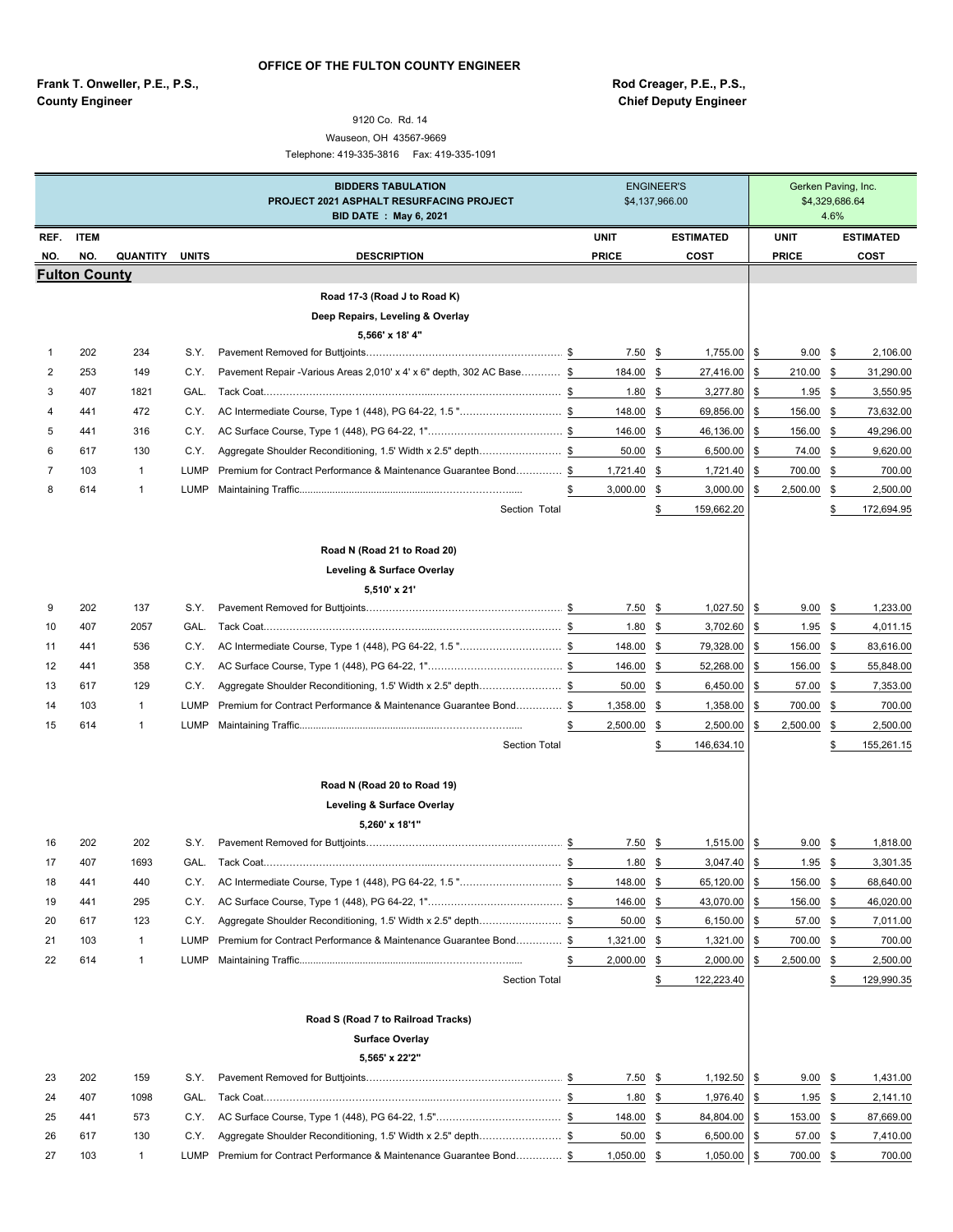| 28 | 614 | $\mathbf{1}$ | LUMP |                                                                  | 2,000.00   | \$            | 2,000.00   | \$<br>2,500.00    | \$            | 2,500.00   |
|----|-----|--------------|------|------------------------------------------------------------------|------------|---------------|------------|-------------------|---------------|------------|
|    |     |              |      | <b>Section Total</b>                                             |            |               | 97,522.90  |                   |               | 101,851.10 |
|    |     |              |      | Road M (SR 66 to Road 25)                                        |            |               |            |                   |               |            |
|    |     |              |      | Surface Planing, Intermediate and Surface Overlay                |            |               |            |                   |               |            |
|    |     |              |      | 3,935' x 21'4"                                                   |            |               |            |                   |               |            |
| 29 | 202 | 126          | S.Y. |                                                                  | 7.50       | \$            | 945.00     | \$<br>9.00        | -\$           | 1,134.00   |
| 30 | 254 | 9326         | S.Y. |                                                                  | \$<br>1.40 | \$            | 13,056.40  | \$<br>1.35        | \$            | 12,590.10  |
| 31 | 407 | 888          | GAL. |                                                                  | 1.80       | \$            | 1,598.40   | \$<br>1.95        | \$            | 1,731.60   |
| 32 | 441 | 389          | C.Y. |                                                                  | 148.00     | \$            | 57,572.00  | \$<br>156.00      | \$            | 60,684.00  |
| 33 | 441 | 260          | C.Y. |                                                                  | 146.00     | \$            | 37,960.00  | \$<br>156.00      | \$            | 40,560.00  |
| 34 | 617 | 130          | C.Y. | Aggregate Shoulder Reconditioning, 1.5' Width x 2.5" depth\$     | 50.00      | \$            | 6,500.00   | \$<br>57.00       | \$            | 7,410.00   |
| 35 | 103 | $\mathbf{1}$ | Lump | Premium for Contract Performance & Maintenance Guarantee Bond \$ | 1,307.00   | \$            | 1,307.00   | \$<br>700.00      | \$            | 700.00     |
| 36 | 614 | $\mathbf 1$  | Lump |                                                                  | 2,000.00   | \$            | 2,000.00   | \$<br>3,000.00    | \$            | 3,000.00   |
|    |     |              |      | <b>Section Total</b>                                             |            | \$            | 120,938.80 |                   | \$            | 127,809.70 |
|    |     |              |      | Road M (Road 25 to Road 26)                                      |            |               |            |                   |               |            |
|    |     |              |      | Surface Planing, Intermediate and Surface Overlay                |            |               |            |                   |               |            |
|    |     |              |      | 5,380' x 23'9"                                                   |            |               |            |                   |               |            |
| 37 | 202 | 168          | S.Y. |                                                                  | 7.50       | \$            | 1,260.00   | \$<br>9.00        | \$            | 1,512.00   |
| 38 | 254 | 14197        | S.Y. |                                                                  | \$<br>1.40 | \$            | 19,875.80  | \$<br>1.35        | \$            | 19,165.95  |
| 39 | 407 | 2272         | GAL. |                                                                  | 1.80       | \$            | 4,089.60   | \$<br>1.95        | \$            | 4,430.40   |
| 40 | 441 | 592          | C.Y. | AC Intermediate Course, Type 1 (448), PG 64-22, 1.5 "\$          | 148.00     | \$            | 87,616.00  | \$<br>156.00      | \$            | 92,352.00  |
| 41 | 441 | 395          | C.Y. |                                                                  | 146.00     | \$            | 57,670.00  | \$<br>156.00      | \$            | 61,620.00  |
| 42 | 617 | 126          | C.Y. | Aggregate Shoulder Reconditioning, 1.5' Width x 2.5" depth\$     | 50.00      | \$            | 6,300.00   | \$<br>57.00       | \$            | 7,182.00   |
| 43 | 103 | $\mathbf{1}$ | Lump | Premium for Contract Performance & Maintenance Guarantee Bond\$  | 1,965.00   | \$            | 1,965.00   | \$<br>700.00      | \$            | 700.00     |
| 44 | 614 | $\mathbf{1}$ | Lump |                                                                  | 4,000.00   | \$            | 4,000.00   | \$<br>3,000.00    | \$            | 3,000.00   |
|    |     |              |      | <b>Section Total</b>                                             |            | \$            | 182,776.40 |                   | S             | 189,962.35 |
|    |     |              |      | Road M (Road 26 to Road 27-1)                                    |            |               |            |                   |               |            |
|    |     |              |      | Surface Planing, Intermediate and Surface Overlay                |            |               |            |                   |               |            |
|    |     |              |      | 6,147' x 22'4"                                                   |            |               |            |                   |               |            |
| 45 | 202 | 134          | S.Y. |                                                                  | 7.50       | \$            | 1,005.00   | \$<br>9.00        | -\$           | 1,206.00   |
| 46 | 254 | 15251        | S.Y. |                                                                  | \$<br>1.40 | \$            | 21,351.40  | \$<br>1.35        | \$            | 20,588.85  |
| 47 | 407 | 2440         | GAL. |                                                                  | 1.80       | \$            | 4,392.00   | \$<br>1.95        | \$            | 4,758.00   |
| 48 | 441 | 636          | C.Y. | AC Intermediate Course, Type 1 (448), PG 64-22, 1.5 "\$          | 148.00     | \$            | 94,128.00  | \$<br>156.00      | \$            | 99,216.00  |
| 49 | 441 | 425          | C.Y. |                                                                  | 146.00     | \$            | 62,050.00  | \$<br>156.00      | \$            | 66,300.00  |
| 50 | 617 | 144          | C.Y. | Aggregate Shoulder Reconditioning, 1.5' Width x 2.5" depth\$     | 50.00      | \$            | 7,200.00   | \$<br>57.00       | \$            | 8,208.00   |
| 51 | 103 | $\mathbf{1}$ | Lump | Premium for Contract Performance & Maintenance Guarantee Bond \$ | 2,113.00   | \$            | 2,113.00   | \$<br>700.00      | \$            | 700.00     |
| 52 | 614 | $\mathbf{1}$ | Lump |                                                                  | 2,381.50   | \$            | 2,381.50   | \$<br>3,000.00    | \$            | 3,000.00   |
|    |     |              |      | <b>Section Total</b>                                             |            | \$            | 194,620.90 |                   | \$            | 203,976.85 |
|    |     |              |      | Road 13 (20A to Road H)                                          |            |               |            |                   |               |            |
|    |     |              |      | Surface Planing, Intermediate and Surface Overlay                |            |               |            |                   |               |            |
|    |     |              |      | 5,260' x 22'3"                                                   |            |               |            |                   |               |            |
| 53 | 202 | 374          | S.Y. |                                                                  | 7.50       | \$            | 2,805.00   | \$<br>$9.00$ \$   |               | 3,366.00   |
| 54 | 254 | 13004        | S.Y. |                                                                  | \$<br>1.40 | \$            | 18,205.60  | \$<br>1.35        | $\frac{3}{2}$ | 17,555.40  |
| 55 | 407 | 2081         | GAL. |                                                                  | 1.80       | \$            | 3,745.80   | \$<br>1.95        | <u>\$</u>     | 4,057.95   |
| 56 | 441 | 542          | C.Y. | AC Intermediate Course, Type 1 (448), PG 64-22, 1.5"\$           | 148.00     | $\frac{3}{2}$ | 80,216.00  | \$<br>$156.00$ \$ |               | 84,552.00  |
| 57 | 441 | 362          | C.Y. |                                                                  | 146.00     | \$            | 52,852.00  | \$<br>156.00      | \$            | 56,472.00  |
| 58 | 617 | 123          | C.Y. | Aggregate Shoulder Reconditioning, 1.5' Width x 2.5" depth\$     | 50.00      | \$            | 6,150.00   | \$<br>74.00       | $\frac{1}{2}$ | 9,102.00   |
| 59 | 103 | $\mathbf{1}$ | Lump | Premium for Contract Performance & Maintenance Guarantee Bond \$ | 1,822.00   | \$            | 1,822.00   | \$<br>700.00      | $\frac{1}{2}$ | 700.00     |
| 60 | 614 | $\mathbf{1}$ | Lump |                                                                  | 2,000.00   | \$            | 2,000.00   | \$<br>3,000.00    | \$            | 3,000.00   |
|    |     |              |      | <b>Section Total</b>                                             |            | \$            | 167,796.40 |                   | \$            | 178,805.35 |
|    |     |              |      |                                                                  |            |               |            |                   |               |            |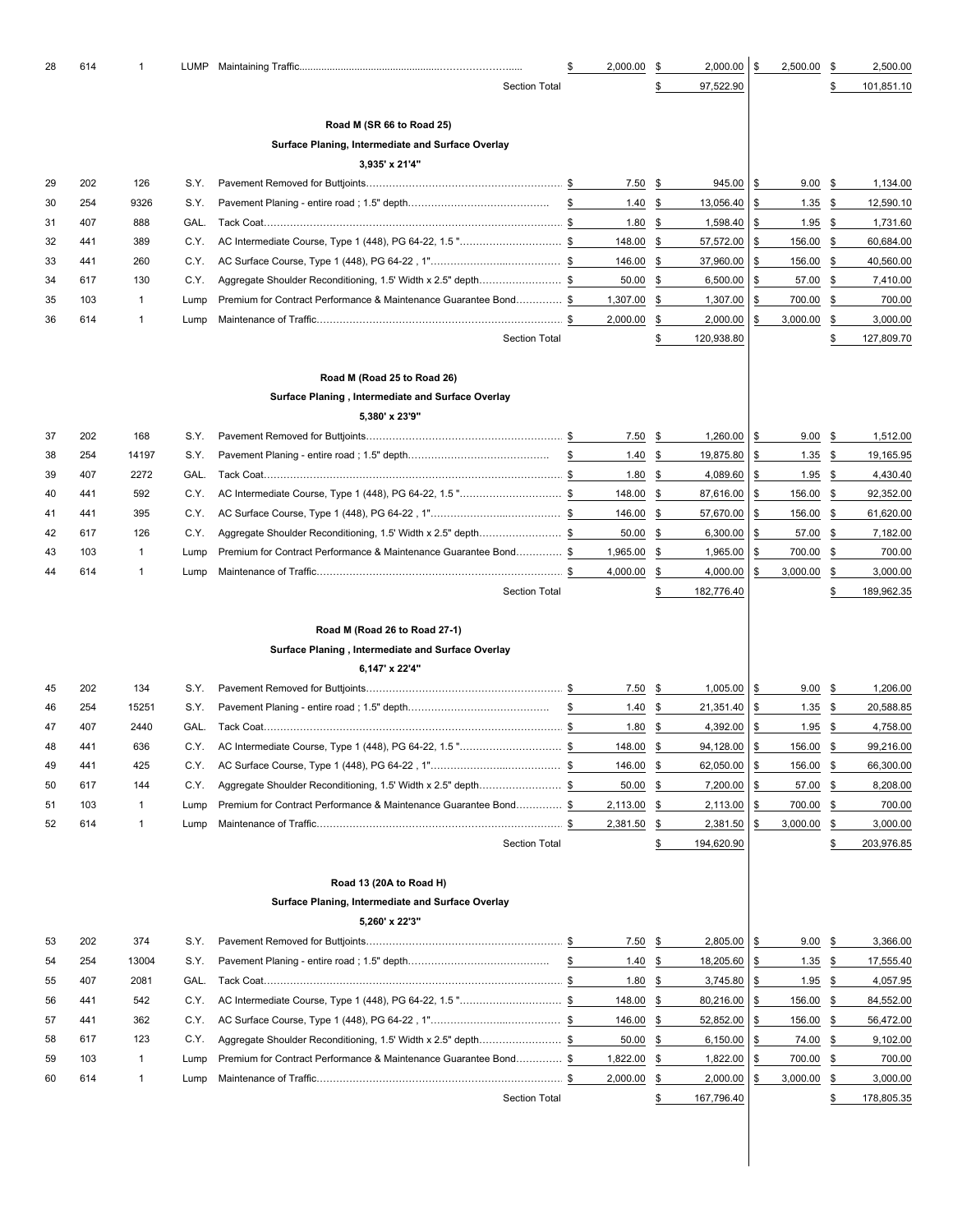# **Road 16 (US 20 to Road T)**

#### **Intermediate and Surface Overlay**

## **10,625' x 19'5"**

| 61 | 202 | 190          | S.Y. |                                                                  | 7.50        | \$   | 1,425.00 \$     |      | 9.00        | - \$ | 1,710.00   |
|----|-----|--------------|------|------------------------------------------------------------------|-------------|------|-----------------|------|-------------|------|------------|
| 62 | 407 | 3668         | GAL. |                                                                  | 1.80        | \$   | $6,602.40$ \$   |      | 1.95        | \$   | 7,152.60   |
| 63 | 441 | 955          | C.Y. | AC Intermediate Course, Type 1 (448), PG 64-22, 1.5 "\$          | 148.00      | \$   | 141,340.00 \$   |      | 148.00      | - \$ | 141,340.00 |
| 64 | 441 | 637          | C.Y. |                                                                  | 146.00      | \$   | 93,002.00       |      | 148.00      | -\$  | 94,276.00  |
| 65 | 617 | 248          | C.Y. | Aggregate Shoulder Reconditioning, 1.5' Width x 2.5" depth\$     | 50.00       | \$   | $12,400.00$ \$  |      | 57.00       | -\$  | 14,136.00  |
| 66 | 103 | $\mathbf{1}$ | Lump | Premium for Contract Performance & Maintenance Guarantee Bond \$ | 2,831.00    | \$   | 2,831.00        |      | 700.00      | - \$ | 700.00     |
| 67 | 614 |              | Lump |                                                                  | 2,500.00    | \$   | 2,500.00        |      | 2,500.00    | \$   | 2,500.00   |
|    |     |              |      | <b>Section Total</b>                                             |             |      | 260,100.40      |      |             |      | 261,814.60 |
|    |     |              |      |                                                                  |             |      |                 |      |             |      |            |
|    |     |              |      | Road 16 (Road T to SR 120)                                       |             |      |                 |      |             |      |            |
|    |     |              |      | Intermediate and Surface Overlay                                 |             |      |                 |      |             |      |            |
|    |     |              |      | 4,876' x 18'5"                                                   |             |      |                 |      |             |      |            |
| 68 | 202 | 194          | S.Y. |                                                                  | 7.50        | - \$ | $1,455.00$ \ \$ |      | 9.00        | S    | 1,746.00   |
| 69 | 407 | 1597         | GAL. |                                                                  | 1.80        | -SS  | 2,874.60        |      | 1.95        |      | 3,114.15   |
| 70 | 441 | 416          | C.Y. | AC Intermediate Course, Type 1 (448), PG 64-22, 1.5 "\$          | 148.00      | - \$ | 61,568.00       | ISS  | 148.00      | -S   | 61,568.00  |
| 71 | 441 | 279          | C.Y. |                                                                  | 146.00      | -\$  | 40,734.00 \$    |      | 148.00      | \$   | 41,292.00  |
| 72 | 617 | 114          | C.Y. | Aggregate Shoulder Reconditioning, 1.5' Width x 2.5" depth       | 50.00       | - \$ | 5,700.00        | - \$ | 57.00       | S    | 6,498.00   |
| 73 | 103 | 1            | Lump | Premium for Contract Performance & Maintenance Guarantee Bond    | 1,248.00    | - \$ | 1,248.00 \$     |      | 700.00      | - \$ | 700.00     |
| 74 | 614 |              | Lump |                                                                  | 1,500.00 \$ |      | $1,500.00$ \ \$ |      | 2.500.00 \$ |      | 2.500.00   |

#### **Road 3 (20A to Road H)**

## **Surface Planing, Deep Repairs, Intermediate and Surface Overlay**

**5,015' x 19'4"**

| 75 | 202 | 296   | S.Y. |                                                                        | 7.50       | - \$ | $2,220.00$ \$    | 9.00       |      | 2,664.00   |
|----|-----|-------|------|------------------------------------------------------------------------|------------|------|------------------|------------|------|------------|
| 76 | 253 | 185   | C.Y. | Pavement Repair - Various Areas 2,500' x 4' x 6" depth, 302 AC Base \$ | 184.00     | - \$ | $34,040.00$ \ \$ | 210.00 \$  |      | 38,850.00  |
| 77 | 202 | 46    | S.Y. | Concrete Pavement Removal- Residential Dr., Removal & Prep             | 175.00     |      | $8,050.00$ \$    | $34.00$ \$ |      | 1,564.00   |
| 78 | 452 | 46    | S.Y. |                                                                        | 150.00     | -SS  | $6,900.00$ \ \$  | 94.00 \$   |      | 4,324.00   |
| 79 | 254 | 10771 | S.Y. |                                                                        | 1.40       | - 85 | 15,079.40 \$     | 1.35       | - 35 | 14,540.85  |
| 80 | 407 | 1724  | GAL. |                                                                        | 1.80       | - \$ | $3,103.20$ \$    | 1.95       | - SS | 3,361.80   |
| 81 | 441 | 449   | C.Y. |                                                                        | 148.00     | - \$ | 66,452.00 \$     | 148.00 \$  |      | 66,452.00  |
| 82 | 441 | 301   | C.Y. |                                                                        | 146.00 \$  |      | 43,946.00 \$     | 148.00     |      | 44,548.00  |
| 83 | 617 | 117   | C.Y. | Aggregate Shoulder Reconditioning, 1.5' Width x 2.5" depth\$           | $50.00$ \$ |      | $5,850.00$ \ \$  | 62.00 \$   |      | 7,254.00   |
| 84 | 103 |       | Lump | Premium for Contract Performance & Maintenance Guarantee Bond \$       | 1,685.00   | - \$ | $1,685.00$ \$    | 700.00 \$  |      | 700.00     |
| 85 | 614 |       | Lump |                                                                        | 1,500.00   | - \$ | $1,500.00$ \ \$  | 4,000.00   |      | 4,000.00   |
|    |     |       |      | <b>Section Total</b>                                                   |            |      | 188,825.60       |            |      | 188.258.65 |

Section Total **5** 115,079.60 **\$ 117,418.15** 

# **Road 12 (Road K to Road L) Intermediate and Surface Overlay**

|    |     |      |      | 4.730' x 17'9"                                                   |             |                  |             |            |
|----|-----|------|------|------------------------------------------------------------------|-------------|------------------|-------------|------------|
| 86 | 202 | 270  | S.Y. |                                                                  | $7.50$ \$   | $2,025.00$ \$    | $9.00\ $    | 2,430.00   |
| 87 | 407 | 1493 | GAL. |                                                                  | 1.80 \$     | $2,687.40$ \$    | 1.95        | 2,911.35   |
| 88 | 441 | 389  | C.Y. |                                                                  | 148.00 \$   | 57,572.00 \$     | 148.00 \$   | 57,572.00  |
| 89 | 441 | 261  | C.Y. |                                                                  | 146.00 \$   | $38,106.00$ \ \$ | 148.00 \$   | 38,628.00  |
| 90 | 617 | 110  | C.Y. | Aggregate Shoulder Reconditioning, 1.5' Width x 2.5" depth\$     | $50.00$ \$  | $5,500.00$ \ \$  | 57.00 \$    | 6,270.00   |
| 91 | 103 |      | Lump | Premium for Contract Performance & Maintenance Guarantee Bond \$ | 1.177.00 \$ | $1,177.00$ \ \$  | 700.00 \$   | 700.00     |
| 92 | 614 |      | Lump |                                                                  | 1,500.00 \$ | $1,500.00$ \ \$  | 2,500.00 \$ | 2,500.00   |
|    |     |      |      | Section Total                                                    |             | 108.567.40       |             | 111.011.35 |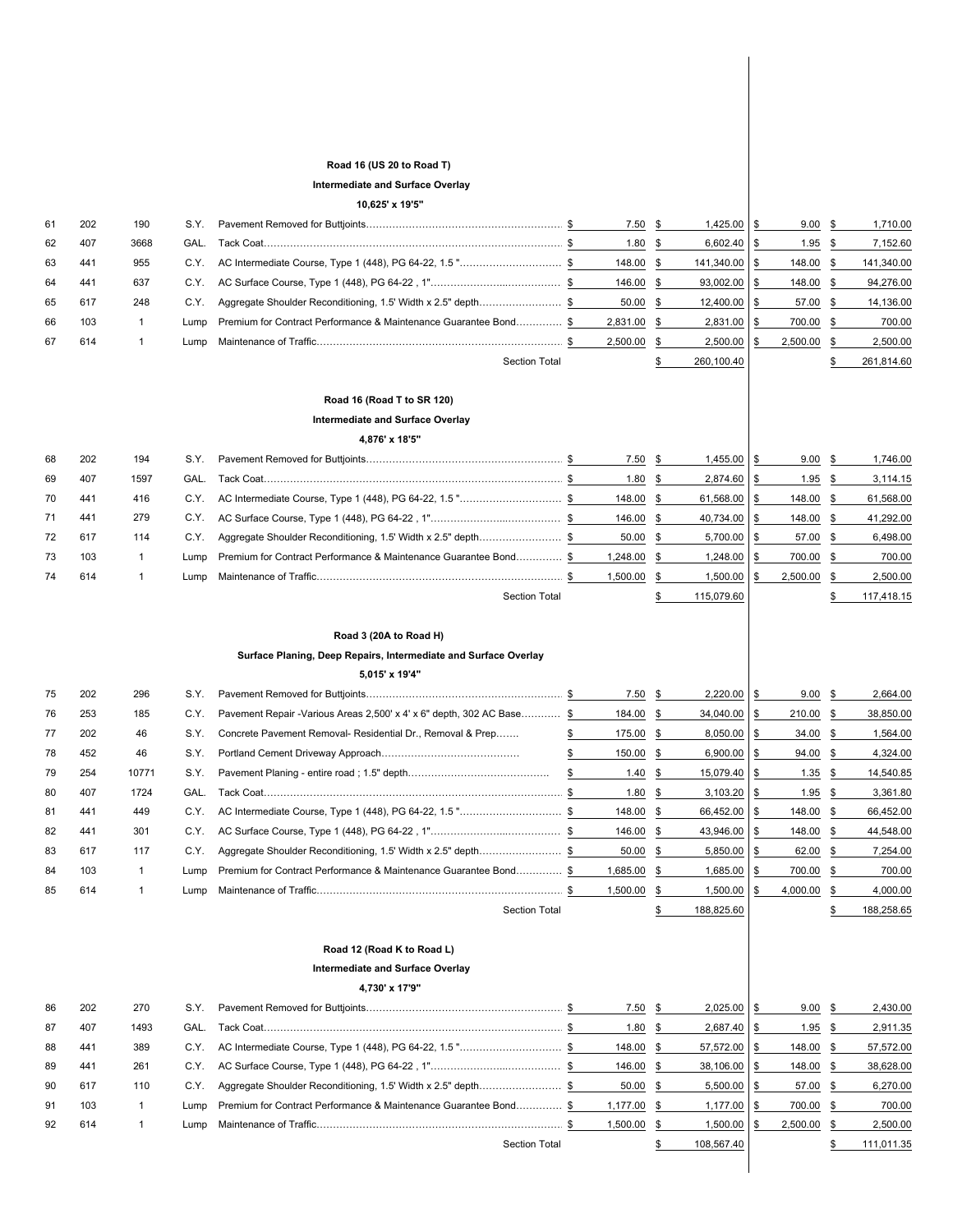## **Road 12 (Road L to Road M)**

## **Intermediate and Surface Overlay**

**3,845' x 18'3"**

|     |     |                |             | $3,845$ X 183                                                    |                |                 |               |           |     |           |
|-----|-----|----------------|-------------|------------------------------------------------------------------|----------------|-----------------|---------------|-----------|-----|-----------|
| 93  | 202 | 239            | S.Y.        |                                                                  | 7.50           | \$<br>1,792.50  | \$            | 9.00      | \$  | 2,151.00  |
| 94  | 407 | 1247           | GAL.        |                                                                  | 1.80           | \$<br>2,244.60  | \$            | 1.95      | -\$ | 2,431.65  |
| 95  | 441 | 325            | C.Y.        | AC Intermediate Course, Type 1 (448), PG 64-22, 1.5 "\$          | 148.00         | \$<br>48,100.00 | \$            | 148.00    | \$  | 48,100.00 |
| 96  | 441 | 218            | C.Y.        |                                                                  | 146.00         | \$<br>31,828.00 | \$            | 148.00    | \$  | 32,264.00 |
| 97  | 617 | 90             | C.Y.        | Aggregate Shoulder Reconditioning, 1.5' Width x 2.5" depth\$     | 50.00          | \$<br>4,500.00  | \$            | 57.00     | \$  | 5,130.00  |
| 98  | 103 | $\mathbf{1}$   | Lump        | Premium for Contract Performance & Maintenance Guarantee Bond \$ | 1,053.00       | \$<br>1,053.00  | \$            | 700.00    | \$  | 700.00    |
| 99  | 614 | $\overline{1}$ | Lump        |                                                                  | \$<br>1,500.00 | \$<br>1,500.00  | \$            | 2,500.00  | \$  | 2,500.00  |
|     |     |                |             | <b>Section Total</b>                                             |                | \$<br>91,018.10 |               |           | \$  | 93,276.65 |
|     |     |                |             |                                                                  |                |                 |               |           |     |           |
|     |     |                |             | Road 6-2 (US20A to Road H) - OPWC Funded                         |                |                 |               |           |     |           |
|     |     |                |             | Surface Planing, Deep Repairs, Intermediate and Surface Overlay  |                |                 |               |           |     |           |
|     |     |                |             | 5345' x 21'2"                                                    |                |                 |               |           |     |           |
| 100 | 202 | 350            | S.Y.        |                                                                  | 7.50           | \$<br>2,625.00  | \$            | 9.00      | \$  | 3,150.00  |
| 101 | 202 | 100            | S.Y.        |                                                                  | 7.50           | \$<br>750.00    | \$            | 9.00      | \$  | 900.00    |
| 102 | 254 | 10,241         | S.Y.        |                                                                  | 1.40           | \$<br>14,337.40 | \$            | 1.35      | \$  | 13,825.35 |
| 103 | 254 | 2,350          | S.Y.        |                                                                  | 1.40           | \$<br>3,290.00  | $\frac{1}{2}$ | $1.35$ \$ |     | 3,172.50  |
| 104 | 253 | 100            | C.Y.        |                                                                  | 225.00         | \$<br>22,500.00 | \$            | 210.00 \$ |     | 21,000.00 |
| 105 | 253 | 25             | C.Y.        |                                                                  | 225.00         | \$<br>5,625.00  | \$            | 210.00 \$ |     | 5,250.00  |
| 106 | 202 | 256            | S.Y.        |                                                                  | 3.00           | \$<br>768.00    | \$            | 34.00 \$  |     | 8,704.00  |
| 107 | 452 | 256            | S.Y.        |                                                                  | 100.00         | \$<br>25,600.00 | \$            | 94.00 \$  |     | 24,064.00 |
| 108 | 203 | 207            | C.Y.        |                                                                  | 50.00          | \$<br>10,350.00 | \$            | 50.00     | \$  | 10,350.00 |
| 109 | 204 | 742            | S.Y.        | Subgrade Compaction for Pavement Widening, County                | \$<br>1.00     | \$<br>742.00    | \$            | 1.00      | \$  | 742.00    |
| 110 | 304 | 104            | C.Y.        |                                                                  | \$<br>100.00   | \$<br>10,400.00 | \$            | 74.00 \$  |     | 7,696.00  |
| 111 | 301 | 104            | C.Y.        | Asphalt Concrete Base for Pavement Widening, County              | \$<br>160.00   | \$<br>16,640.00 | \$            | 150.00    | \$  | 15,600.00 |
| 112 | 407 | 1,229          | GAL.        |                                                                  | 1.80           | \$<br>2,212.20  | \$            | 1.95      | \$  | 2,396.55  |
| 113 | 407 | 282            | GAL.        |                                                                  | 1.80           | \$<br>507.60    | \$            | 1.95      | \$  | 549.90    |
| 114 | 441 | 570            | C.Y.        |                                                                  | 148.00         | \$<br>84,360.00 | \$            | 148.00    | \$  | 84,360.00 |
| 115 | 441 | 131            | C.Y.        | Asphalt Concrete, Intermediate Course, Type 1, 2", Village\$     | 146.00         | \$<br>19,126.00 | \$            | 148.00    | \$  | 19,388.00 |
| 116 | 441 | 430            | C.Y.        |                                                                  | 148.00         | \$<br>63,640.00 | \$            | 148.00    | \$  | 63,640.00 |
| 117 | 441 | 100            | C.Y.        | Asphalt Concrete, Surface Course, Type 1, 1.5", Village\$        | 146.00         | \$<br>14,600.00 | \$            | 148.00    | \$  | 14,800.00 |
| 118 | 617 | 81             | C.Y.        |                                                                  | 50.00          | \$<br>4,050.00  | \$            | 62.00     | \$  | 5,022.00  |
| 119 | 617 | 19             | C.Y.        |                                                                  | 50.00          | \$<br>950.00    | \$            | 62.00     | \$  | 1,178.00  |
| 120 | 103 | $\mathbf{1}$   | LUMP        |                                                                  | 3,410.60       | \$<br>3,410.60  | \$            | 700.00    | \$  | 700.00    |
| 121 | 614 | $\mathbf{1}$   | <b>LUMP</b> |                                                                  | 3,500.00       | \$<br>3,500.00  | $\frac{1}{2}$ | 3,500.00  | \$  | 3,500.00  |
| 122 | 642 | 0.82           | MILE        |                                                                  | 500.00         | \$<br>410.00    | $\frac{1}{2}$ | 900.00    | \$  | 738.00    |
| 123 | 642 | 0.19           | MILE        |                                                                  | 500.00         | \$<br>95.00     | \$            | 900.00    | \$  | 171.00    |
| 124 | 642 | 1.64           | MILE        |                                                                  | 500.00         | \$<br>820.00    | \$            | 700.00    | \$  | 1,148.00  |
| 125 | 642 | 0.38           | MILE        |                                                                  | 500.00 \$      | 190.00          | \$            | 700.00 \$ |     | 266.00    |

Section Total 311,498.80 \$ 312,311.30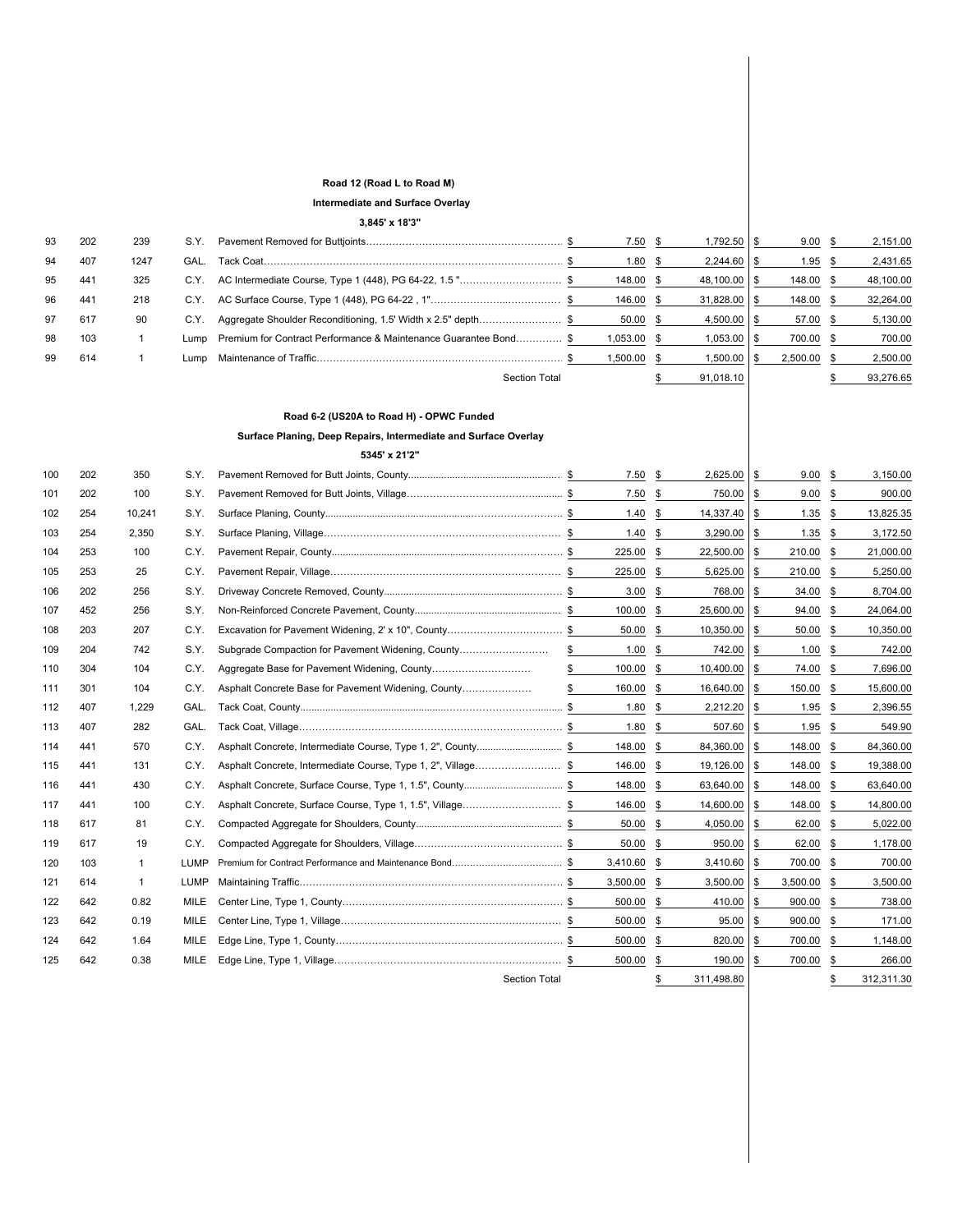#### **Road 6-2 (H to Turnpike) - OPWC Funded**

**Surface Planing, Deep Repairs, Intermediate and Surface Overlay**

**2700' x 20'**

| 126 | 202 | 100   | S.Y.        |                                                                   | 7.50     | S    | 750.00 \$        | 9.00      | -S   | 900.00     |
|-----|-----|-------|-------------|-------------------------------------------------------------------|----------|------|------------------|-----------|------|------------|
| 127 | 203 | 200   | C.Y.        | Excavation for Pavement Widening, one Two Sides, 5,400' x 2' x 6" | 35.00    | -SS  | $7,000.00$ \ \$  | 50.00     | - \$ | 10,000.00  |
| 128 | 204 | 1200  | S.Y.        |                                                                   | 0.50     |      | 600.00 \$        | 1.00      |      | 1,200.00   |
| 129 | 254 | 5,400 | S.Y.        |                                                                   | 1.40     | -SS  | $7,560.00$ \ \$  | 1.35      | S.   | 7,290.00   |
| 130 | 253 | 25    | C.Y.        |                                                                   | 225.00   | -SS  | $5,625.00$ \$    | 210.00    | S.   | 5,250.00   |
| 131 | 301 | 200   | C.Y.        | Asphalt Concrete Base, 4,800' x 3' x 5" depth                     | 150.00   | SS.  | $30,000.00$ \$   | 150.00    | -SS  | 30,000.00  |
| 132 | 407 | 650   | GAL.        |                                                                   | 1.80     | -SS  | $1,170.00$ \ \$  | 1.95      | S.   | 1,267.50   |
| 133 | 441 | 250   | C.Y.        |                                                                   | 148.00   | -SS  | $37,000.00$   \$ | 148.00 \$ |      | 37,000.00  |
| 134 | 441 | 169   | C.Y.        |                                                                   | 146.00   | -SS  | 24,674.00 \$     | 148.00    | - SS | 25,012.00  |
| 135 | 617 | 50    | C.Y.        |                                                                   | 50.00    | - SS | $2,500.00$ \ \$  | 62.00     | - 55 | 3,100.00   |
| 136 | 103 |       | <b>LUMP</b> |                                                                   | 1,300.00 | -SS  | $1,300.00$ \ \$  | 700.00 \$ |      | 700.00     |
| 137 | 614 |       | <b>LUMP</b> |                                                                   | 2,000.00 | SS.  | $2,000.00$ \ \$  | 4,000.00  | S.   | 4,000.00   |
|     |     |       |             | <b>Section Total</b>                                              |          |      | 120,179.00       |           |      | 125,719.50 |

## **Road 6-2 (Turnpike to Road J) - OPWC Funded**

## **Milling, Repairs, Intermediate &Surface Overlays,**

# **Guardrail Work at Turnpike**

**1,850' x 20'**

#### **MAINLINE ROADWAY**

| 138 | 202 | 100   | S.Y.  |                                                                    |     | $7.50$ \$       |      | 750.00         |      | 9.00        |      | 900.00     |
|-----|-----|-------|-------|--------------------------------------------------------------------|-----|-----------------|------|----------------|------|-------------|------|------------|
| 139 | 203 | 137   | C.Y.  | Excavation for Pavement Widening, Two Sides, 3,700' x 2' x 6"      |     | 35.00           |      | 4,795.00       |      | $50.00$ \$  |      | 6,850.00   |
| 140 | 204 | 822   | S.Y.  |                                                                    |     | 0.50            | - \$ | 411.00         |      | 1.00        | - 35 | 822.00     |
| 141 | 254 | 3,700 | S.Y.  |                                                                    |     | $1.40 \quad$ \$ |      | 5,180.00       |      | $1.35$ \$   |      | 4,995.00   |
| 142 | 253 | 75    | C.Y.  |                                                                    |     | 190.00          |      | 14,250.00      | - \$ | 210.00 \$   |      | 15,750.00  |
| 143 | 301 | 137   | C.Y.  | Asphalt Concrete Base, 3,700' x 2' x 6" depth                      |     | 150.00          | - \$ | $20,550.00$ \$ |      | 150.00 \$   |      | 20,550.00  |
| 144 | 407 | 658   | GAL.  |                                                                    |     | 1.80            | - 35 | 1,184.40       |      | 1.95        |      | 1,283.10   |
| 145 | 441 | 171   | C.Y.  | AC Intermediate Course, Type 1 (448), PG 64-22, 1.5"\$             |     | 148.00 \$       |      | 25,308.00      | - SS | 148.00 \$   |      | 25,308.00  |
| 146 | 441 | 117   | C.Y.  |                                                                    |     | 146.00          |      | 17,082.00      |      | 148.00 \$   |      | 17,316.00  |
| 147 | 617 | 45    | C.Y.  | Aggregate Shoulder Reconditioning, 1.5' Width x 2.5" depth\$       |     | $50.00$ \$      |      | 2,250.00       | - SS | 62.00 \$    |      | 2,790.00   |
| 148 | 642 | 0.35  | MILE  |                                                                    |     | 800.00          | - \$ | 280.00         | - SS | $900.00$ \$ |      | 315.00     |
| 149 | 642 | 0.7   | MILE  |                                                                    | -SS | 600.00          | -SS  | 420.00         |      | 700.00 \$   |      | 490.00     |
| 150 | 103 |       | LUMP. | Premium for Contract Performance and Maintenance Guarantee Bond \$ |     | 10,227.00       | - SS | 10,227.00      |      | 700.00 \$   |      | 700.00     |
| 151 | 614 |       | LUMP  |                                                                    |     | 1,500.00        | -96  | 1,500.00       | - \$ | 16,000.00   | -86  | 16,000.00  |
|     |     |       |       | <b>Section Total</b>                                               |     |                 |      | 104,187.40     |      |             |      | 114,069.10 |

## **ADDITIONAL WORK AT TURNPIKE OVERPASS**

#### **ROADWAY**

| 152 | 202 | 1.750    | FT.  |                      | $3.25$ \$   | $5,687.50$ \$    | 1.60     | 2,800.00  |
|-----|-----|----------|------|----------------------|-------------|------------------|----------|-----------|
| 153 | 202 | 4        | EA.  |                      | 250.00 \$   | $1,000.00$ \$    | 280.00   | ,120.00   |
| 154 | 203 | 290      | C.Y. |                      | $20.00$ \$  | $5,800.00$ \ \$  | 35.00    | 10,150.00 |
| 155 | 204 | 871      | S.Y. |                      | $2.00$ \$   | $1,742.00$ \$    | 1.40     | 1.219.40  |
| 156 | 606 | 1.662.50 | FT.  |                      | 19.00 \$    | $31.587.50$ \ \$ | 25.60    | 42,560.00 |
| 157 | 606 | 4        | EA.  |                      | 2,250.00 \$ | $9,000.00$ \$    | 2,390.00 | 9,560.00  |
|     |     |          |      | <b>Section Total</b> |             | 54.817.00        |          | 67.409.40 |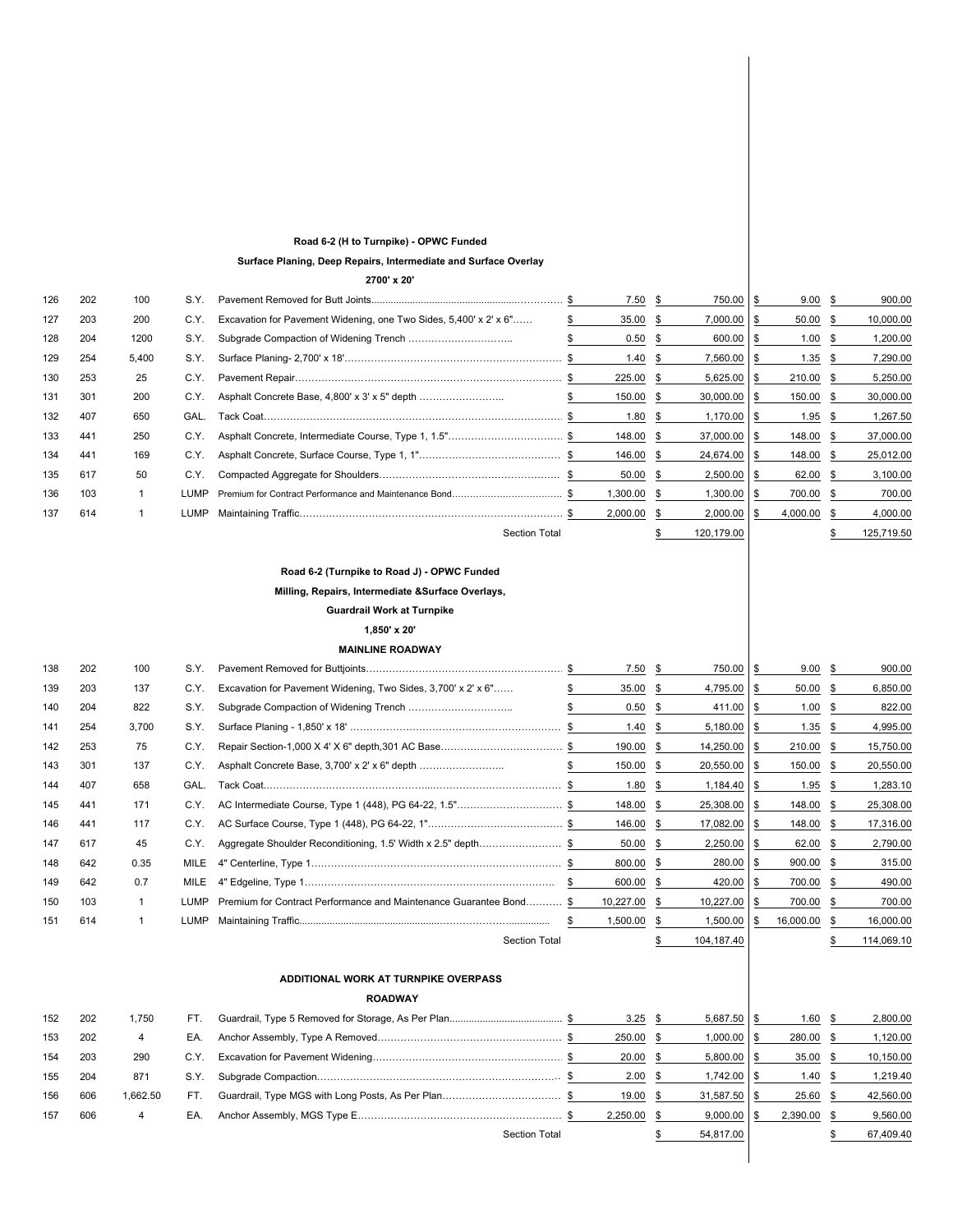|            |            |                    |              | <b>EROSION CONTROL</b>                                                     |                      |          |                   |               |                      |          |                    |                     |                      |
|------------|------------|--------------------|--------------|----------------------------------------------------------------------------|----------------------|----------|-------------------|---------------|----------------------|----------|--------------------|---------------------|----------------------|
| 158        | 601        | 178                | S.Y.         |                                                                            |                      |          | 65.00             | -\$           | 11,570.00            | \$       | 86.50              | \$                  | 15,397.00            |
|            |            |                    |              |                                                                            | <b>Section Total</b> |          |                   | \$            | 11,570.00            |          |                    | \$                  | 15,397.00            |
|            |            |                    |              |                                                                            |                      |          |                   |               |                      |          |                    |                     |                      |
|            |            |                    |              |                                                                            |                      |          |                   |               |                      |          |                    |                     |                      |
|            |            |                    |              |                                                                            |                      |          |                   |               |                      |          |                    |                     |                      |
|            |            |                    |              |                                                                            |                      |          |                   |               |                      |          |                    |                     |                      |
|            |            |                    |              |                                                                            |                      |          |                   |               |                      |          |                    |                     |                      |
|            |            |                    |              |                                                                            |                      |          |                   |               |                      |          |                    |                     |                      |
|            |            |                    |              | <b>PAVEMENT</b>                                                            |                      |          |                   |               |                      |          |                    |                     |                      |
| 159        | 302        | 97                 | C.Y.         |                                                                            |                      |          | 180.00            | \$            | 17,460.00            | \$       | 148.00             | -\$                 | 14,356.00            |
| 160        | 304        | 145                | C.Y.         |                                                                            |                      |          | 60.00             | \$            | 8,700.00             | \$       | 70.00              | \$                  | 10,150.00            |
| 161<br>162 | 407<br>441 | 70<br>48           | GAL.<br>C.Y. | 2" Asphalt Concrete Surface Course, Type 1, (448), PG64-22\$               |                      |          | 2.00<br>180.00    | \$<br>\$      | 140.00<br>8,640.00   | \$<br>\$ | 1.95<br>210.00     | \$<br>\$            | 136.50<br>10,080.00  |
| 163        | 609        | 1,635              | FT.          |                                                                            |                      |          | 15.00             | \$            | 24,525.00            | \$       | 13.50              | \$                  | 22,072.50            |
|            |            |                    |              |                                                                            | <b>Section Total</b> |          |                   | \$            | 59,465.00            |          |                    | \$                  | 56,795.00            |
|            |            |                    |              |                                                                            |                      |          |                   |               |                      |          |                    |                     |                      |
|            |            |                    |              |                                                                            |                      |          |                   |               |                      |          |                    |                     |                      |
|            |            |                    |              | <b>TRAFFIC CONTROL</b>                                                     |                      |          |                   |               |                      |          |                    |                     |                      |
| 164        | 626        | 38                 | EA.          |                                                                            |                      | \$       | 10.00             | \$            | 380.00               | \$       | 7.50               | \$                  | 285.00               |
|            |            |                    |              |                                                                            | <b>Section Total</b> |          |                   | \$            | 380.00               |          |                    | \$                  | 285.00               |
|            |            |                    |              |                                                                            |                      |          |                   |               |                      |          |                    |                     |                      |
|            |            |                    |              | Bridge N20.5 on County Road N<br>0.5 Mi. W. of County Road 20              |                      |          |                   |               |                      |          |                    |                     |                      |
| 165        | 202        | 389                | S.Y.         |                                                                            |                      |          | 12.00             | \$            | 4,668.00             | \$       | 5.25               | \$                  | 2,042.25             |
| 166        | 512        | 408                | S.Y.         |                                                                            |                      | \$       | 30.00             | \$            | 12,240.00            | \$       | 40.43              | \$                  | 16,495.44            |
| 167        | 516        | 56                 | FT.          |                                                                            |                      |          | 20.00             | \$            | 1,120.00             | \$       | 22.69              | - \$                | 1,270.64             |
| 168        | 614        | $\mathbf{1}$       | LUMP         |                                                                            |                      | \$       | 1,000.00          | \$            | 1,000.00             | \$       | 1,500.00           | \$                  | 1,500.00             |
|            |            |                    |              |                                                                            | <b>Section Total</b> |          |                   | \$            | 19,028.00            |          |                    | \$                  | 21,308.33            |
|            |            |                    |              |                                                                            |                      |          |                   |               |                      |          |                    |                     |                      |
|            |            |                    |              | Bridge N20.6 on County Road N                                              |                      |          |                   |               |                      |          |                    |                     |                      |
| 169        | 202        | 181                | S.Y.         | 0.6 Mi. W. of County Road 20                                               |                      |          | 12.00             | - \$          | 2,172.00             | \$       |                    |                     |                      |
| 170        | 512        | 200                | S.Y.         | Wearing Surface Removed (58.0' x 28.0' - Depth of 2")                      |                      | \$<br>\$ | 30.00             | \$            | 6,000.00             | \$       | 5.25<br>40.43      | \$<br>$\mathbf{\$}$ | 950.25<br>8,086.00   |
| 171        | 516        | 56                 | FT.          |                                                                            |                      |          | 20.00             | \$            | 1,120.00             | \$       | 22.69              | \$                  | 1,270.64             |
| 172        | 518        | 27                 | FT.          |                                                                            |                      |          | 12.00             | \$            | 324.00               |          | 13.01              | \$                  | 351.27               |
| 173        | 614        | $\mathbf{1}$       | LUMP         |                                                                            |                      | \$       | 1,000.00          | \$            | 1,000.00             | \$       | 1,500.00           | \$                  | 1,500.00             |
|            |            |                    |              |                                                                            | <b>Section Total</b> |          |                   | \$            | 10,616.00            |          |                    | \$                  | 12,158.16            |
|            |            |                    |              |                                                                            |                      |          |                   |               |                      |          |                    |                     |                      |
|            |            |                    |              | Bridge N21.0 on County Road N                                              |                      |          |                   |               |                      |          |                    |                     |                      |
|            |            |                    |              | 0.0 Mi. W. of Gorham Township Road 21                                      |                      |          |                   |               |                      |          |                    |                     |                      |
| 174<br>175 | 202<br>512 | 226<br>245         | S.Y.<br>S.Y. |                                                                            |                      | \$       | 12.00<br>30.00    | \$<br>\$      | 2,712.00<br>7,350.00 | \$<br>\$ | $5.25$ \$<br>40.43 | \$                  | 1,186.50<br>9,905.35 |
| 176        | 516        | 56                 | FT.          |                                                                            |                      |          | 20.00             | $\frac{1}{2}$ | 1,120.00             | \$       | 22.69              | $\frac{3}{2}$       | 1,270.64             |
| 177        | 614        | $\mathbf{1}$       | LUMP         |                                                                            |                      | \$       | 1,000.00          | \$            | 1,000.00             | \$       | 1,500.00           | \$                  | 1,500.00             |
|            |            |                    |              |                                                                            | <b>Section Total</b> |          |                   | \$            | 12,182.00            |          |                    | \$                  | 13,862.49            |
|            |            |                    |              |                                                                            |                      |          |                   |               |                      |          |                    |                     |                      |
|            |            |                    |              | Bridge M25.9 on County Road M                                              |                      |          |                   |               |                      |          |                    |                     |                      |
|            |            |                    |              | 0.9 Mi. W. of Township Road 25                                             |                      |          |                   |               |                      |          |                    |                     |                      |
| 178        | 202        | 206                | S.Y.         |                                                                            |                      |          | 12.00             | \$            | 2,472.00             | \$       | 5.25               | \$                  | 1,081.50             |
| 179        | 512        | 224                | S.Y.         |                                                                            |                      | \$       | 30.00             | \$            | 6,720.00             | \$       | 40.43              | $\frac{3}{2}$       | 9,056.32             |
| 180<br>181 | 516<br>614 | 56<br>$\mathbf{1}$ | FT.<br>LUMP  | Special - Sawing and Sealing Bituminous Concrete<br>Maintenance of Traffic |                      | \$<br>\$ | 20.00<br>2,000.00 | \$<br>\$      | 1,120.00<br>2,000.00 | \$<br>\$ | 22.69<br>1,500.00  | $\frac{3}{2}$<br>\$ | 1,270.64<br>1,500.00 |
|            |            |                    |              |                                                                            | <b>Section Total</b> |          |                   | \$            | 12,312.00            |          |                    | \$                  | 12,908.46            |
|            |            |                    |              |                                                                            |                      |          |                   |               |                      |          |                    |                     |                      |
|            |            |                    |              |                                                                            |                      |          |                   |               |                      |          |                    |                     |                      |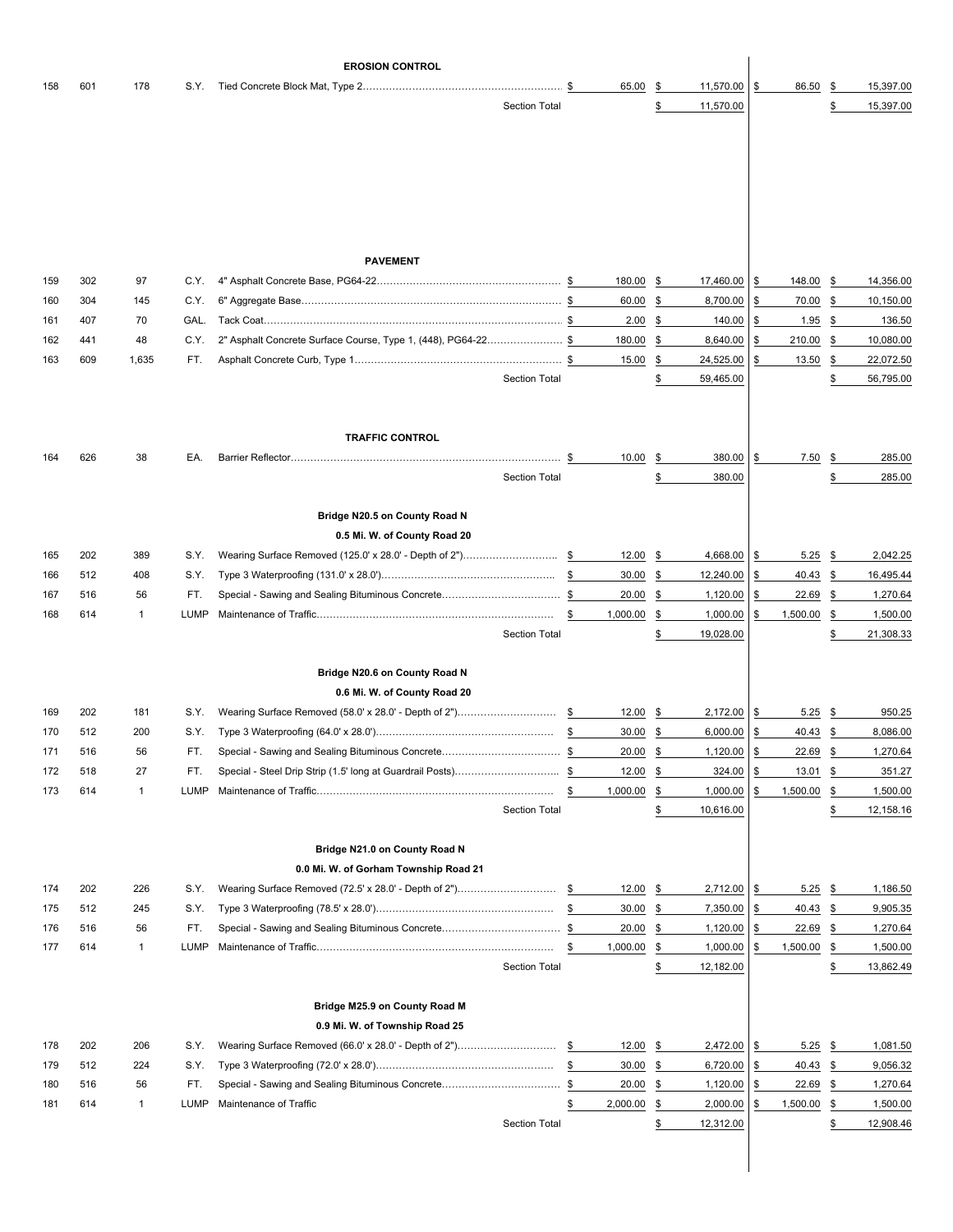# **Bridge 7SR120.3 on County Road 7**

#### **0.3 M.I. N.of SR 120**

| 182        | 202                     | 165               | S.Y.                | Wearing Surface Removed (53.0' x 28.0' - Depth of 2")          |                      | \$       | 12.00              | \$       | 1,980.00             | \$       | 5.25             | <u>s</u>  | 866.25             |
|------------|-------------------------|-------------------|---------------------|----------------------------------------------------------------|----------------------|----------|--------------------|----------|----------------------|----------|------------------|-----------|--------------------|
| 183        | 202                     | 67                | S.Y.                | Pavement Removal for Butt Joints (20.0' x 15.0' - Depth of 2") |                      | \$       | 12.00              | \$       | 804.00               | \$       | 9.00             | \$        | 603.00             |
| 184        | 407                     | 19                | GAL.                | Tack Coat (Application rate = 0.08 Gallon/Square Yard)         |                      | \$       | 2.00               | \$       | 38.00                | \$       | 1.95             | \$        | 37.05              |
| 185        | 441                     | 13                | C.Y.                | Asphalt Concrete Surface Course, Type 1 (448), PG64-22, 2"     |                      | \$       | 450.00             | \$       | 5,850.00             | \$       | 395.00           | \$        | 5,135.00           |
| 186        | 512                     | 184               | S.Y.                | Type 3 Waterproofing (59.0' x 28.0')                           |                      | \$       | 30.00              | \$       | 5,520.00             | \$       | 40.43            | \$        | 7,439.12           |
| 187        | 516                     | 56                | FT.                 | Special - Sawing and Sealing Bituminous Concrete               |                      | \$       | 20.00              | \$       | 1,120.00             | \$       | 22.69            | <u>\$</u> | 1,270.64           |
| 188        | 518                     | 124               | FT.                 | Special - Steel Drip Strip                                     |                      | \$       | 12.00              | \$       | 1,488.00             | \$       | 13.01            | \$        | 1,613.24           |
| 189        | 614                     | 1                 | LUMP                | Maintenance of Traffic                                         |                      | \$       | 2,000.00           | \$       | 2,000.00             | \$       | 1,500.00         | <u>\$</u> | 1,500.00           |
|            |                         |                   |                     |                                                                | <b>Section Total</b> |          |                    | \$       | 18,800.00            |          |                  |           | 18,464.30          |
|            |                         |                   |                     |                                                                |                      |          |                    |          |                      |          |                  |           |                    |
|            |                         |                   |                     |                                                                |                      |          |                    |          |                      |          |                  |           | 2,830,560.24       |
|            |                         |                   |                     |                                                                |                      |          |                    |          |                      |          |                  |           |                    |
|            | <b>Amboy Township</b>   |                   |                     |                                                                |                      |          |                    |          |                      |          |                  |           |                    |
|            |                         |                   |                     | Road 4-1 (Road S to Road T) - OPWC Funded                      |                      |          |                    |          |                      |          |                  |           |                    |
|            |                         |                   |                     | Reclamation, Intermediate & Surface Overlays                   |                      |          |                    |          |                      |          |                  |           |                    |
|            |                         |                   |                     | 5,270' x 20'5"                                                 |                      |          |                    |          |                      |          |                  |           |                    |
| 190        | 202                     | 230               | S.Y.                |                                                                |                      |          | 7.50               | \$       | 1,725.00             | \$       | 9.00             | \$        | 2,070.00           |
| 191        | 202                     | 24                | S.Y.                |                                                                |                      |          | 30.00              | \$       | 720.00               | \$       | $34.00$ \$       |           | 816.00             |
| 192        | Special                 | $\mathbf{1}$      | <b>LUMP</b>         |                                                                |                      |          | 10,000.00          | \$       | 10,000.00            | \$       | 12,000.00 \$     |           | 12,000.00          |
| 193        | Special                 | 12004             | S.Y.                |                                                                |                      |          | 4.00               | \$       | 48,016.00            | \$       | 5.00             | - \$      | 60,020.00          |
| 194        | Special                 | 300               | TON                 |                                                                |                      |          | 165.00             | \$       | 49,500.00            | \$       | 136.00           | -\$       | 40,800.00          |
| 195        | 407                     | 960               | GAL.                |                                                                |                      | - \$     | 2.25               | \$       | 2,160.00             | \$       | 1.95             | - \$      | 1,872.00           |
| 196        | 408                     | 4802              | GAL.                |                                                                |                      | \$       | 3.50               | \$       | 16,807.00            | \$       | 4.40             | \$        | 21,128.80          |
| 197        | 408                     | 72                | TON                 |                                                                |                      | \$       | 55.00              | \$       | 3,960.00             | \$       | 50.00            | \$        | 3,600.00           |
| 198        | 441                     | 675               | C.Y.                | AC Intermediate Course, Type 1 (448), PG 64-22, 2"             |                      | \$       | 148.00             | \$       | 99,900.00            | \$       | 148.00 \$        |           | 99,900.00          |
| 199        | 441                     | 510               | C.Y.                | AC Surface Course, Type 1 (448), PG 64-22, 1.5"                |                      | \$       | 146.00             | \$       | 74,460.00            | \$       | 148.00           | -\$       | 75,480.00          |
| 200        | 452                     | 24                | S.Y.                |                                                                |                      | \$       | 80.00              | \$       | 1,920.00             | \$       | 94.00            | - \$      | 2,256.00           |
| 201        | 617                     | 220               | C.Y.                |                                                                |                      |          | 65.00              | \$       | 14,300.00            | \$       | 57.00            | <u>\$</u> | 12,540.00          |
| 202        | 203                     | 73                | C.Y.                |                                                                |                      |          | 80.00              | \$       | 5,840.00             | \$       | 80.00            | \$        | 5,840.00           |
| 203        | 659                     | 2340              | S.Y.                |                                                                |                      |          | 1.50               | \$       | 3,510.00             | \$       | 1.50             | \$        | 3,510.00           |
| 204        | 642                     | $\mathbf{1}$<br>2 | MILE                |                                                                |                      |          | 500.00             | \$       | 500.00               | \$       | 900.00           | \$        | 900.00<br>1,400.00 |
| 205        | 642<br>103              | 1                 | MILE<br><b>LUMP</b> | Premium for Contract Performance & Maintenance Guarantee Bond  |                      | \$       | 400.00<br>4,262.00 | \$<br>\$ | 800.00               | \$       | 700.00<br>700.00 | \$        | 700.00             |
| 206<br>207 | 614                     | 1                 | LUMP                |                                                                |                      | \$<br>\$ | 2,500.00           | \$       | 4,262.00<br>2,500.00 | \$<br>\$ | 10,000.00        | \$<br>\$  | 10,000.00          |
|            |                         |                   |                     |                                                                | <b>Section Total</b> |          |                    | \$       | 340,880.00           |          |                  | \$        | 354,832.80         |
|            |                         |                   |                     |                                                                |                      |          |                    |          |                      |          |                  |           |                    |
|            |                         |                   |                     |                                                                |                      |          |                    |          |                      |          |                  |           | 354,832.80         |
|            |                         |                   |                     |                                                                |                      |          |                    |          |                      |          |                  |           |                    |
|            | <b>Clinton Township</b> |                   |                     |                                                                |                      |          |                    |          |                      |          |                  |           |                    |
|            |                         |                   |                     | Road 16 (Road SR 2 to Road F)                                  |                      |          |                    |          |                      |          |                  |           |                    |
|            |                         |                   |                     | <b>Surface Overlay</b>                                         |                      |          |                    |          |                      |          |                  |           |                    |
|            |                         |                   |                     | 4,160' x 21'6"                                                 |                      |          |                    |          |                      |          |                  |           |                    |
| 208        | 202                     | 131               | S.Y.                |                                                                |                      | \$       | $7.50$ \$          |          | 982.50               | \$       | $9.00$ \$        |           | 1,179.00           |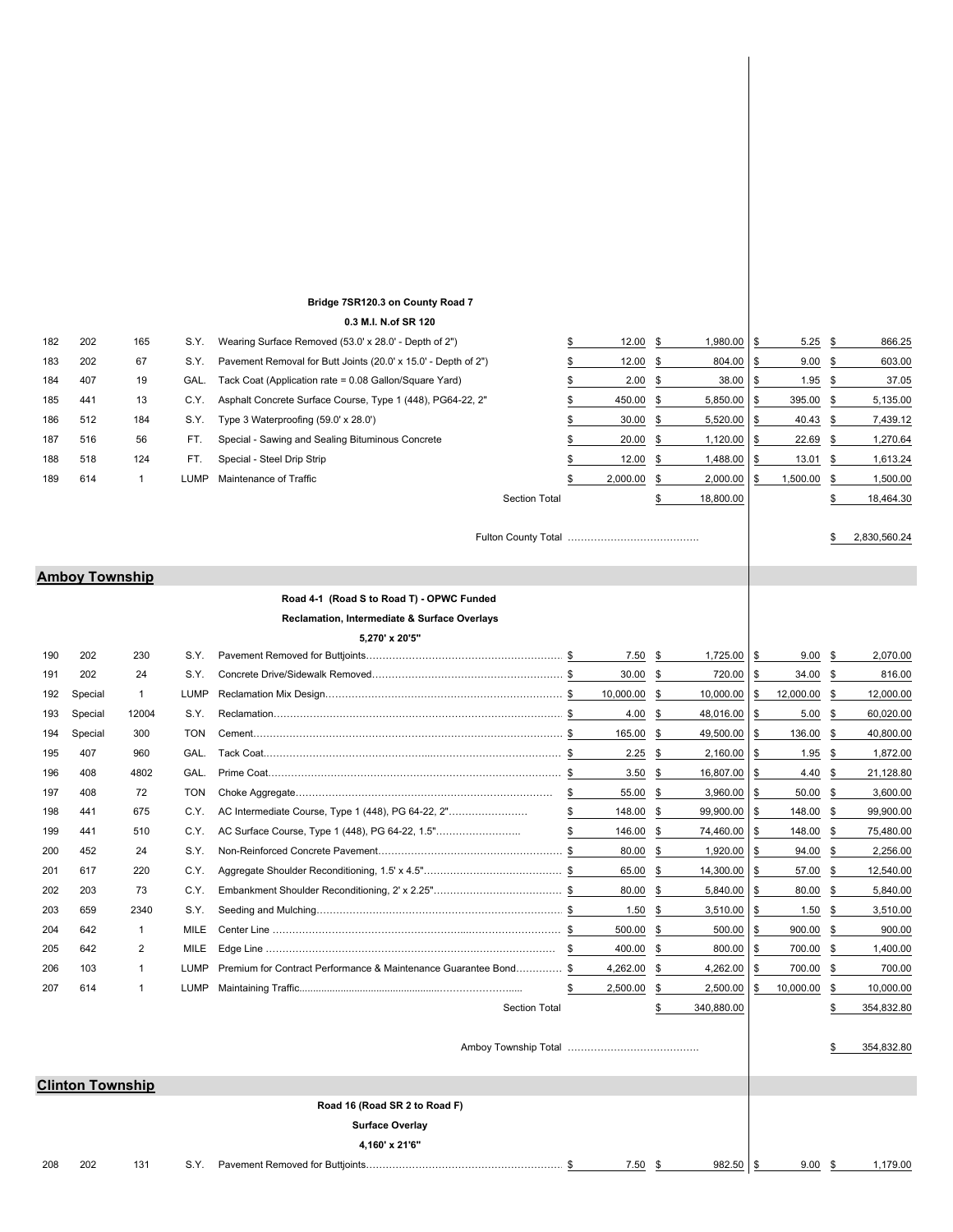| 209 | 407 | 795          | GAL.        |                                                                  | 1.80           | \$       | 1,431.00   | \$            | 1.95                  | \$            | 1,550.25   |
|-----|-----|--------------|-------------|------------------------------------------------------------------|----------------|----------|------------|---------------|-----------------------|---------------|------------|
| 210 | 441 | 275          | C.Y.        |                                                                  | 148.00         | \$       | 40,700.00  | \$            | 160.00                | \$            | 44,000.00  |
| 211 | 617 | 40           | C.Y.        |                                                                  | 57.00          | \$       | 2,280.00   | \$            | 74.00                 | \$            | 2,960.00   |
| 212 | 103 | $\mathbf{1}$ | LUMP        | Premium for Contract Performance & Maintenance Guarantee Bond \$ | 572.00         | \$       | 572.00     | \$            | 700.00                | \$            | 700.00     |
| 213 | 614 | $\mathbf{1}$ | LUMP        |                                                                  | 2,572.00       | \$       | 2,572.00   | \$            | 2,500.00              | \$            | 2,500.00   |
|     |     |              |             | <b>Section Total</b>                                             |                | \$       | 48,537.50  |               |                       | \$            | 52,889.25  |
|     |     |              |             |                                                                  |                |          |            |               |                       |               |            |
|     |     |              |             |                                                                  |                |          |            |               |                       |               |            |
|     |     |              |             |                                                                  |                |          |            |               |                       |               |            |
|     |     |              |             |                                                                  |                |          |            |               |                       |               |            |
|     |     |              |             |                                                                  |                |          |            |               |                       |               |            |
|     |     |              |             |                                                                  |                |          |            |               |                       |               |            |
|     |     |              |             | Road EF (Road 16 to SR2)                                         |                |          |            |               |                       |               |            |
|     |     |              |             | <b>Surface Overlay</b>                                           |                |          |            |               |                       |               |            |
|     |     |              |             | 163' x 21'                                                       |                |          |            |               |                       |               |            |
| 214 | 202 | 33           | S.Y.        |                                                                  | 7.50           | \$       | 247.50     | \$            | 9.00                  | \$            | 297.00     |
| 215 | 407 | 31           | GAL.        |                                                                  | 1.80           | \$       | 55.80      | \$            | 1.95                  | $\frac{3}{2}$ | 60.45      |
| 216 | 441 | 11           | C.Y.        |                                                                  | 148.00         | \$       | 1,628.00   | \$            | 160.00                | \$            | 1,760.00   |
| 217 | 617 | 2            | C.Y.        |                                                                  | 57.00          | \$       | 114.00     | \$            | 74.00                 | \$            | 148.00     |
| 218 | 103 | $\mathbf{1}$ | <b>LUMP</b> | Premium for Contract Performance & Maintenance Guarantee Bond \$ | 25.00          | \$       | 25.00      | \$            | 700.00                | \$            | 700.00     |
| 219 | 614 | $\mathbf{1}$ | LUMP        |                                                                  | 105.00         | \$       | 105.00     | \$            | 2,500.00              | \$            | 2,500.00   |
|     |     |              |             | <b>Section Total</b>                                             |                | \$       | 2,175.30   |               |                       | \$            | 5,465.45   |
|     |     |              |             |                                                                  |                |          |            |               |                       |               |            |
|     |     |              |             | Road DE (Cherry Street to Road 18)                               |                |          |            |               |                       |               |            |
| 220 | 202 | 435          | S.Y.        | 3,025' x 21'3"                                                   |                |          | 3,262.50   |               |                       |               | 3,915.00   |
| 221 | 407 | 532          | GAL.        |                                                                  | 7.50<br>1.80   | \$<br>\$ | 957.60     | \$<br>\$      | $9.00$ \$             | \$            | 1,037.40   |
| 222 | 203 | 2            | C.Y.        | Excavation for Pavement Widening 20' x 4' x 6"                   | \$<br>48.00    | \$       | 96.00      | \$            | <u>1.95</u><br>340.00 | \$            | 680.00     |
| 223 | 204 | 9            | S.Y.        |                                                                  | \$<br>0.70     | \$       | 6.30       | \$            | 1.00                  | <u>s</u>      | 9.00       |
| 224 | 304 | 2            | C.Y.        |                                                                  | \$<br>185.00   | \$       | 370.00     | \$            | 560.00                | -\$           | 1,120.00   |
| 225 | 441 | 298          | C.Y.        | AC Intermediate Course, Type 1 (448), PG 64-22, 1.5"\$           | 148.00         | \$       | 44,104.00  | \$            | 156.00                | -\$           | 46,488.00  |
| 226 | 441 | 200          | C.Y.        |                                                                  | 148.00         | \$       | 29,600.00  | \$            | 156.00                | <u>\$</u>     | 31,200.00  |
| 227 | 617 | 71           | C.Y.        |                                                                  | 57.00          | \$       | 4,047.00   | \$            | 74.00                 | \$            | 5,254.00   |
| 228 | 103 | $\mathbf{1}$ | LUMP        | Premium for Contract Performance & Maintenance Guarantee Bond    | \$<br>875.00   | \$       | 875.00     | \$            | 700.00                | \$            | 700.00     |
| 229 | 614 | $\mathbf{1}$ | LUMP.       |                                                                  | \$<br>3,925.00 | \$       | 3,925.00   | \$            | 2,500.00              | \$            | 2,500.00   |
|     |     |              |             | <b>Section Total</b>                                             |                | \$       | 87,243.40  |               |                       | \$            | 92,903.40  |
|     |     |              |             |                                                                  |                |          |            |               |                       |               |            |
|     |     |              |             | Dame (Cherry Street to Road 19)                                  |                |          |            |               |                       |               |            |
|     |     |              |             | Widening, Base Course, Intermediate & Surface Overlays           |                |          |            |               |                       |               |            |
|     |     |              |             | 1,995' x 22'                                                     |                |          |            |               |                       |               |            |
| 230 | 202 | 67           | S.Y.        |                                                                  | 7.50           | \$       | 502.50     | \$            | $9.00$ \$             |               | 603.00     |
| 231 | 254 | 4434         | S.Y.        |                                                                  | 1.80           | \$       | 7,981.20   | \$            | 1.35                  | $\frac{3}{2}$ | 5,985.90   |
| 232 | 203 | 493          | C.Y.        | Excavation for Pavement Widening, Two Sides, 1,995' x 4' x 10"   | \$<br>48.00    | \$       | 23,664.00  | \$            | 50.00                 | \$            | 24,650.00  |
| 233 | 204 | 887          | S.Y.        |                                                                  | \$<br>0.70     | \$       | 620.90     | \$            | 1.00                  | \$            | 887.00     |
| 234 | 304 | 124          | C.Y.        |                                                                  | \$<br>70.00    | \$       | 8,680.00   | \$            | 72.00                 | \$            | 8,928.00   |
| 235 | 301 | 124          | C.Y.        |                                                                  | \$<br>185.00   | \$       | 22,940.00  | \$            | 160.00                | \$            | 19,840.00  |
| 236 | 407 | 781          | GAL.        |                                                                  | 1.80           | \$       | 1,405.80   | $\frac{1}{2}$ | 1.95                  | $\frac{3}{2}$ | 1,522.95   |
| 237 | 441 | 205          | C.Y.        | AC Intermediate Course, Type 1 (448), PG 64-22, 1.5"\$           | 148.00         | \$       | 30,340.00  | \$            | 156.00                | \$            | 31,980.00  |
| 238 | 441 | 136          | C.Y.        |                                                                  | 148.00         | \$       | 20,128.00  | \$            | 156.00                | \$            | 21,216.00  |
| 239 | 103 | $\mathbf{1}$ | <b>LUMP</b> | Premium for Contract Performance & Maintenance Guarantee Bond\$  | 1,292.00       | \$       | 1,292.00   | \$            | 700.00                | \$            | 700.00     |
| 240 | 614 | $\mathbf{1}$ | LUMP        |                                                                  | \$<br>5,820.00 | \$       | 5,820.00   | \$            | 3,000.00              | \$            | 3,000.00   |
|     |     |              |             | <b>Section Total</b>                                             |                | \$       | 123,374.40 |               |                       | \$            | 119,312.85 |
|     |     |              |             |                                                                  |                |          |            |               |                       |               |            |
|     |     |              |             | <b>Chestnut Street (Dame Street to Front Street)</b>             |                |          |            |               |                       |               |            |
|     |     |              |             | Widening, Base Course, Surface Overlay                           |                |          |            |               |                       |               |            |
|     |     |              |             | 366' x 18'                                                       |                |          |            |               |                       |               |            |
| 241 | 202 | 80           |             |                                                                  | $9.00$ \$      |          | 720.00 \$  |               | $9.00$ \$             |               | 720.00     |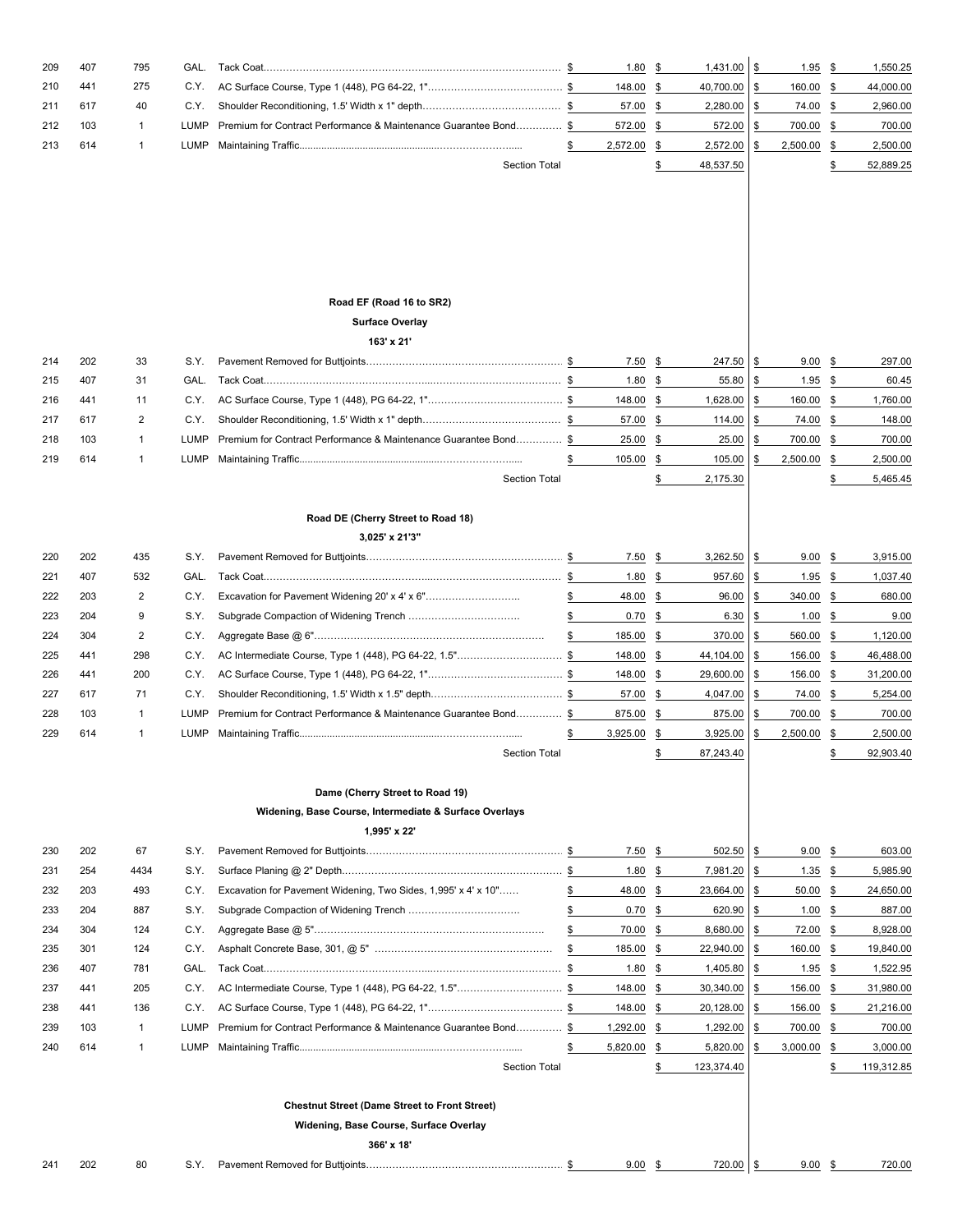| 242 | 254                   | 560          | S.Y. |                                                                  | 1.80           | 1,008.00<br>\$      | \$<br>1.35        | \$        | 756.00     |
|-----|-----------------------|--------------|------|------------------------------------------------------------------|----------------|---------------------|-------------------|-----------|------------|
| 243 | 301                   | 61           | C.Y. |                                                                  | 150.00         | \$<br>9,150.00      | \$<br>170.00      | \$        | 10,370.00  |
| 244 | 301                   | 6            | C.Y. | Asphalt Concrete Base, 301, @ 6" For Two Driveway Appoaches  \$  | 150.00         | 900.00<br>\$        | \$<br>310.00      | \$        | 1,860.00   |
| 245 | 407                   | 117          | GAL. |                                                                  | 1.90           | \$<br>222.30        | \$<br>1.95        | \$        | 228.15     |
| 246 | 441                   | 23           | C.Y. |                                                                  | 147.00         | \$<br>3,381.00      | \$<br>160.00      | \$        | 3,680.00   |
| 247 | 103                   | $\mathbf{1}$ | LUMP | Premium for Contract Performance & Maintenance Guarantee Bond \$ | 265.00         | \$<br>265.00        | \$<br>700.00      | \$        | 700.00     |
| 248 | 614                   | 1            | LUMP |                                                                  | \$<br>1,180.00 | \$<br>1,180.00      | \$<br>2,500.00    | \$        | 2,500.00   |
|     |                       |              |      | <b>Section Total</b>                                             |                | 16,826.30<br>\$     |                   | \$        | 20,814.15  |
|     |                       |              |      |                                                                  |                |                     |                   |           |            |
|     |                       |              |      |                                                                  |                |                     |                   |           | 291,385.10 |
|     |                       |              |      |                                                                  |                |                     |                   |           |            |
|     |                       |              |      |                                                                  |                |                     |                   |           |            |
|     |                       |              |      |                                                                  |                |                     |                   |           |            |
|     |                       |              |      |                                                                  |                |                     |                   |           |            |
|     | <b>Dover Township</b> |              |      |                                                                  |                |                     |                   |           |            |
|     |                       |              |      | <b>Spring Street</b>                                             |                |                     |                   |           |            |
|     |                       |              |      | <b>Surface Overlay</b>                                           |                |                     |                   |           |            |
|     |                       |              |      | 1,306' x 17'5"                                                   |                |                     |                   |           |            |
| 249 | 202                   | 34           | S.Y. |                                                                  | 8.00           | 272.00<br>\$        | \$<br>9.00        | \$        | 306.00     |
| 250 | 407                   | 203          | GAL. |                                                                  | 2.00           | \$<br>406.00        | \$<br>1.95        | \$        | 395.85     |
| 251 | 441                   | 107          | C.Y. |                                                                  | 146.00         | \$<br>15,622.00     | \$<br>160.00      | \$        | 17,120.00  |
| 252 | 617                   | 19           | C.Y. | Aggregate Shoulder Reconditioning 1.5' width x 1.5" depth        | \$<br>52.00    | \$<br>988.00        | \$<br>74.00       | \$        | 1,406.00   |
| 253 | 103                   | $\mathbf{1}$ | LUMP | Premium for Contract Performance & Maintenance Guarantee Bond\$  | 192.00         | 192.00<br>\$        | \$<br>700.00      | \$        | 700.00     |
| 254 | 614                   | $\mathbf{1}$ | LUMP |                                                                  | \$<br>864.00   | \$<br>864.00        | \$<br>2,500.00    | \$        | 2,500.00   |
|     |                       |              |      | <b>Section Total</b>                                             |                | 18,344.00<br>S      |                   | \$        | 22,427.85  |
|     |                       |              |      | <b>Main Street</b>                                               |                |                     |                   |           |            |
|     |                       |              |      | <b>Surface Overlay</b>                                           |                |                     |                   |           |            |
|     |                       |              |      | 1,306' x 18'3"                                                   |                |                     |                   |           |            |
| 255 | 202                   | 47           | S.Y. |                                                                  | 8.00           | \$<br>376.00        | \$<br>9.00        | \$        | 423.00     |
| 256 | 407                   | 212          | GAL. |                                                                  | 2.00           | 424.00<br><u>\$</u> | \$<br>1.95        | <u>\$</u> | 413.40     |
| 257 | 441                   | 105          | C.Y. |                                                                  | 146.00         | \$<br>15,330.00     | \$<br>160.00      | \$        | 16,800.00  |
| 258 | 617                   | 18           | C.Y. | Aggregate Shoulder Reconditioning 1.5' width x 1.5" depth        | \$<br>52.00    | 936.00<br>\$        | \$<br>74.00       | \$        | 1,332.00   |
| 259 | 103                   | $\mathbf{1}$ | LUMP | Premium for Contract Performance & Maintenance Guarantee Bond \$ | 190.00         | \$<br>190.00        | \$<br>700.00      | \$        | 700.00     |
| 260 | 614                   | 1            | LUMP |                                                                  | \$<br>854.00   | 854.00<br>\$        | \$<br>2,500.00    | \$        | 2,500.00   |
|     |                       |              |      | <b>Section Total</b>                                             |                | \$<br>18,110.00     |                   | \$        | 22,168.40  |
|     |                       |              |      |                                                                  |                |                     |                   |           |            |
|     |                       |              |      | <b>Windisch Street</b>                                           |                |                     |                   |           |            |
|     |                       |              |      | <b>Surface Overlay</b>                                           |                |                     |                   |           |            |
|     |                       |              |      | 1,313' x 17'9"                                                   |                |                     |                   |           |            |
| 261 | 202                   | 40           | S.Y. |                                                                  | 8.00           | 320.00<br>\$        | \$<br>$9.00$ \$   |           | 360.00     |
| 262 | 407                   | 208          | GAL. |                                                                  | 2.00           | \$<br>416.00        | \$<br>$1.95$ \$   |           | 405.60     |
| 263 | 441                   | 103          | C.Y. |                                                                  | 146.00         | \$<br>15,038.00     | \$<br>160.00      | \$        | 16,480.00  |
| 264 | 617                   | 19           | C.Y. | Aggregate Shoulder Reconditioning 1.5' width x 1.5" depth        | \$<br>52.00    | \$<br>988.00        | \$<br>74.00       | \$        | 1,406.00   |
| 265 | 103                   | $\mathbf{1}$ | LUMP | Premium for Contract Performance & Maintenance Guarantee Bond \$ | 186.00         | \$<br>186.00        | \$<br>700.00      | \$        | 700.00     |
| 266 | 614                   | $\mathbf{1}$ | LUMP |                                                                  | \$<br>838.00   | \$<br>838.00        | \$<br>2,500.00    | \$        | 2,500.00   |
|     |                       |              |      | <b>Section Total</b>                                             |                | \$<br>17,786.00     |                   | \$        | 21,851.60  |
|     |                       |              |      |                                                                  |                |                     |                   |           |            |
|     |                       |              |      | <b>Eldredge Street</b>                                           |                |                     |                   |           |            |
|     |                       |              |      | <b>Surface Overlay</b>                                           |                |                     |                   |           |            |
|     |                       |              |      | 1,375' x 17'7"                                                   |                |                     |                   |           |            |
| 267 | 202                   | 48           | S.Y. |                                                                  | 8.00           | 384.00<br>\$        | \$<br>$9.00$ \$   |           | 432.00     |
| 268 | 407                   | 215          | GAL. |                                                                  | 2.00           | \$<br>430.00        | \$<br>1.95        | \$        | 419.25     |
| 269 | 441                   | 105          | C.Y. |                                                                  | 146.00         | \$<br>15,330.00     | \$<br>160.00      | \$        | 16,800.00  |
| 270 | 617                   | 19           | C.Y. | Aggregate Shoulder Reconditioning 1.5' width x 1.5" depth        | \$<br>52.00    | \$<br>988.00        | \$<br>74.00 \$    |           | 1,406.00   |
| 271 | 103                   | $\mathbf{1}$ | LUMP | Premium for Contract Performance & Maintenance Guarantee Bond    | \$<br>190.00   | \$<br>190.00        | \$<br>700.00      | \$        | 700.00     |
| 272 | 614                   | $\mathbf{1}$ | LUMP |                                                                  | \$<br>857.00   | \$<br>857.00        | \$<br>2,500.00 \$ |           | 2,500.00   |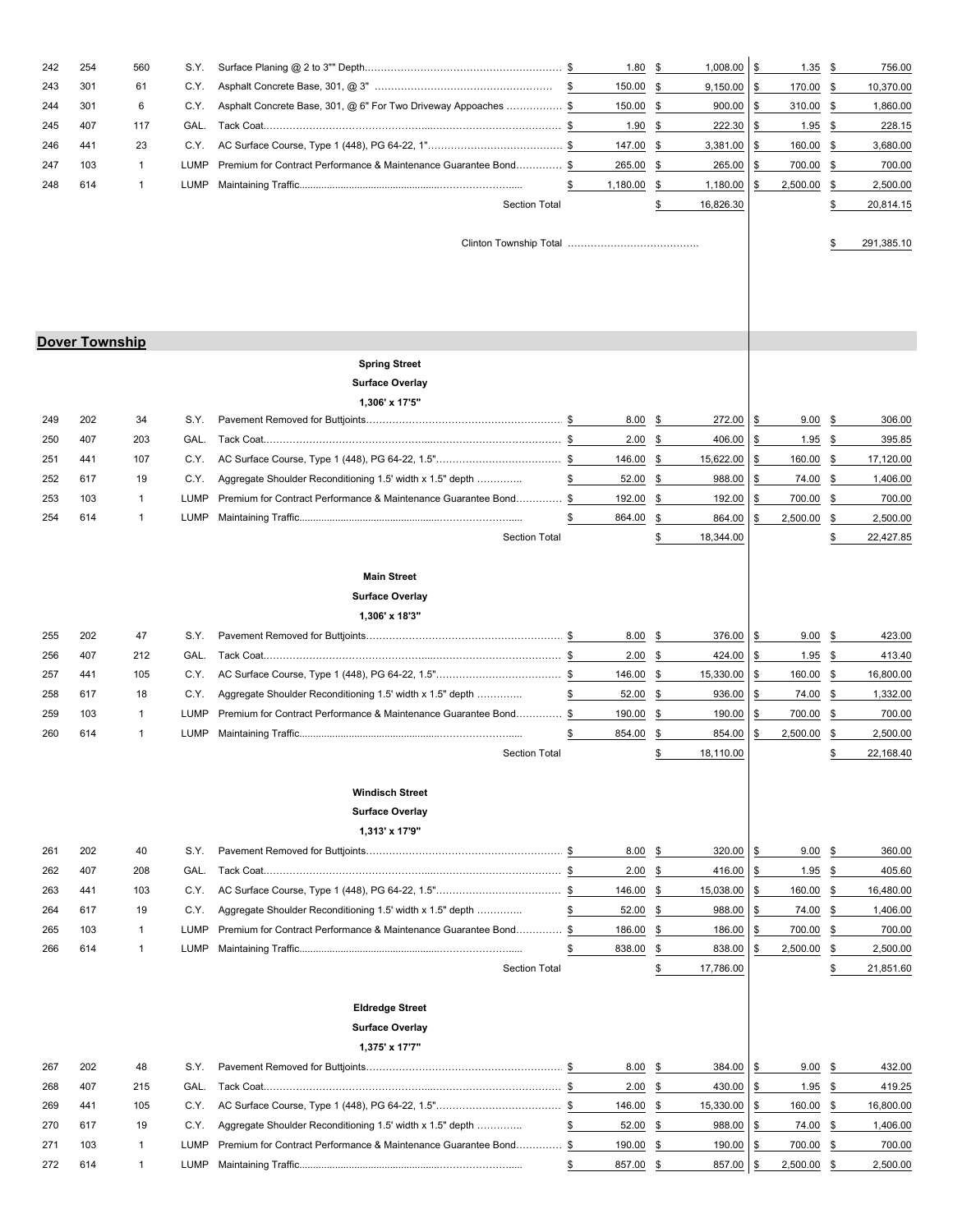|                                 |                        |                             |              | <b>Section Total</b>                                               |    |                | S             | 18,179.00           |          |                    | S             | 22,257.25             |
|---------------------------------|------------------------|-----------------------------|--------------|--------------------------------------------------------------------|----|----------------|---------------|---------------------|----------|--------------------|---------------|-----------------------|
|                                 |                        |                             |              |                                                                    |    |                |               |                     |          |                    |               |                       |
|                                 |                        |                             |              | <b>Hill Avenue</b>                                                 |    |                |               |                     |          |                    |               |                       |
|                                 |                        |                             |              | <b>Surface Overlay</b>                                             |    |                |               |                     |          |                    |               |                       |
|                                 |                        |                             |              | 1,240' x 17'2"                                                     |    |                |               |                     |          |                    |               |                       |
| 273<br>274                      | 407<br>441             | 190<br>93                   | GAL.<br>C.Y. |                                                                    |    | 2.00<br>146.00 | \$<br>\$      | 380.00<br>13,578.00 | \$<br>\$ | 1.95<br>160.00     | - \$<br>\$    | 370.50<br>14,880.00   |
| 275                             | 617                    | 18                          | C.Y.         | Aggregate Shoulder Reconditioning 1.5' width x 1.5" depth          | \$ | 52.00          | \$            | 936.00              | \$       | 74.00              | \$            | 1,332.00              |
| 276                             | 103                    | $\mathbf{1}$                | LUMP         | Premium for Contract Performance & Maintenance Guarantee Bond\$    |    | 166.00         | \$            | 166.00              | \$       | 700.00             | \$            | 700.00                |
| 277                             | 614                    | $\mathbf{1}$                | LUMP         |                                                                    | \$ | 745.00         | \$            | 745.00              | \$       | 2,500.00           | \$            | 2,500.00              |
|                                 |                        |                             |              | <b>Section Total</b>                                               |    |                | \$            | 15,805.00           |          |                    | \$            | 19,782.50             |
|                                 |                        |                             |              | <b>Hibbard Avenue</b><br><b>Surface Overlay</b><br>941' x 13'5"    |    |                |               |                     |          |                    |               |                       |
| 278                             | 407                    | 113                         | GAL.         |                                                                    |    | 2.00           | \$            | 226.00              | \$       | 1.95               | \$            | 220.35                |
| 279                             | 441                    | 60                          | C.Y.         |                                                                    |    | 146.00         | \$            | 8,760.00            | \$       | 160.00             | \$            | 9,600.00              |
| 280                             | 617                    | 13                          | C.Y.         | Aggregate Shoulder Reconditioning 1.5' width x 1.5" depth          | \$ | 52.00          | \$            | 676.00              | \$       | 74.00              | $\frac{3}{2}$ | 962.00                |
| 281                             | 103                    | $\mathbf{1}$                | LUMP         | Premium for Contract Performance & Maintenance Guarantee Bond \$   |    | 108.00         | \$            | 108.00              | \$       | 700.00             | \$            | 700.00                |
| 282                             | 614                    | $\mathbf{1}$                | LUMP         |                                                                    | \$ | 483.00         | \$            | 483.00              | \$       | 2,500.00           | \$            | 2,500.00              |
|                                 |                        |                             |              | <b>Section Total</b>                                               |    |                | \$            | 10,253.00           |          |                    | \$            | 13,982.35             |
|                                 |                        |                             |              |                                                                    |    |                |               |                     |          |                    |               |                       |
| 283                             | 407                    | 150                         | GAL.         | <b>Walters Avenue</b><br><b>Surface Overlay</b><br>1,235' x 13'8"  |    | 2.00           | \$            | 300.00              | \$       | 1.95               | \$            | 292.50                |
| 284                             | 441                    | 74                          | C.Y.         |                                                                    |    | 146.00         | \$            | 10,804.00           | \$       | 160.00             | \$            | 11,840.00             |
| 285                             | 617                    | 18                          | C.Y.         | Aggregate Shoulder Reconditioning 1.5' width x 1.5" depth          | \$ | 52.00          | \$            | 936.00              | \$       | 74.00              | $\frac{3}{2}$ | 1,332.00              |
| 286                             | 103                    | $\mathbf{1}$                | LUMP         | Premium for Contract Performance & Maintenance Guarantee Bond \$   |    | 134.00         | \$            | 134.00              | \$       | 700.00             | \$            | 700.00                |
| 287                             | 614                    | $\mathbf{1}$                | LUMP         |                                                                    | \$ | 602.00         | \$            | 602.00              | \$       | 2,500.00           | \$            | 2,500.00              |
|                                 |                        |                             |              | <b>Section Total</b>                                               |    |                | \$            | 12,776.00           |          |                    | \$            | 16,664.50             |
|                                 |                        |                             |              | <b>Church Avenue</b>                                               |    |                |               |                     |          |                    |               |                       |
|                                 |                        |                             |              | <b>Surface Overlay</b>                                             |    |                |               |                     |          |                    |               |                       |
|                                 |                        |                             |              | 1,241' x 15'5"                                                     |    |                |               |                     |          |                    |               |                       |
| 288                             | 407                    | 170                         | GAL.         |                                                                    |    | 2.00           | \$            | 340.00              | \$       | 1.95               | - \$          | 331.50                |
| 289                             | 441                    | 84                          | C.Y.         |                                                                    |    | 146.00         | \$            | 12,264.00           | \$       | 160.00             | \$            | 13,440.00             |
| 290                             | 617                    | 18                          | C.Y.         | Aggregate Shoulder Reconditioning 1.5' width x 1.5" depth          | \$ | 52.00          | $\frac{3}{2}$ | 936.00              | \$       | 74.00              | <u>\$</u>     | 1,332.00              |
| 291<br>292                      | 103                    | $\mathbf 1$<br>$\mathbf{1}$ | LUMP         | Premium for Contract Performance & Maintenance Guarantee Bond\$    |    | 151.00         | \$            | 151.00              | \$       | 700.00<br>2,500.00 | -\$           | 700.00                |
|                                 | 614                    |                             | LUMP         | <b>Section Total</b>                                               | \$ | 677.00         | \$<br>\$      | 677.00<br>14,368.00 | \$       |                    | \$<br>\$      | 2,500.00<br>18,303.50 |
|                                 |                        |                             |              |                                                                    |    |                |               |                     |          |                    |               |                       |
|                                 |                        |                             |              | <b>Church Parking Lot</b><br><b>Buttjoint Removal</b><br>415' x 2' |    |                |               |                     |          |                    |               |                       |
| 293                             | 202                    | 93                          | S.Y.         |                                                                    |    | 8.00           | \$            | 744.00              | \$       | 9.00               | \$            | 837.00                |
| 294                             | 103                    | $\mathbf{1}$                | LUMP         | Premium for Contract Performance & Maintenance Guarantee Bond \$   |    | 151.00         | \$            | 151.00              | \$       | 700.00             | \$            | 700.00                |
| 295                             | 614                    | $\mathbf{1}$                | LUMP         |                                                                    | \$ | 677.00         | \$            | 677.00              | \$       | 2,500.00           | $\frac{3}{2}$ | 2,500.00              |
|                                 |                        |                             |              | <b>Section Total</b>                                               |    |                | \$            | 1,572.00            |          |                    | \$            | 4,037.00              |
|                                 |                        |                             |              |                                                                    |    |                |               |                     |          |                    | S             | 161,474.95            |
|                                 | <b>Fulton Township</b> |                             |              |                                                                    |    |                |               |                     |          |                    |               |                       |
|                                 |                        |                             |              | Road 4 (Road M to Road N)                                          |    |                |               |                     |          |                    |               |                       |
| Intermediate & Surface Overlays |                        |                             |              |                                                                    |    |                |               |                     |          |                    |               |                       |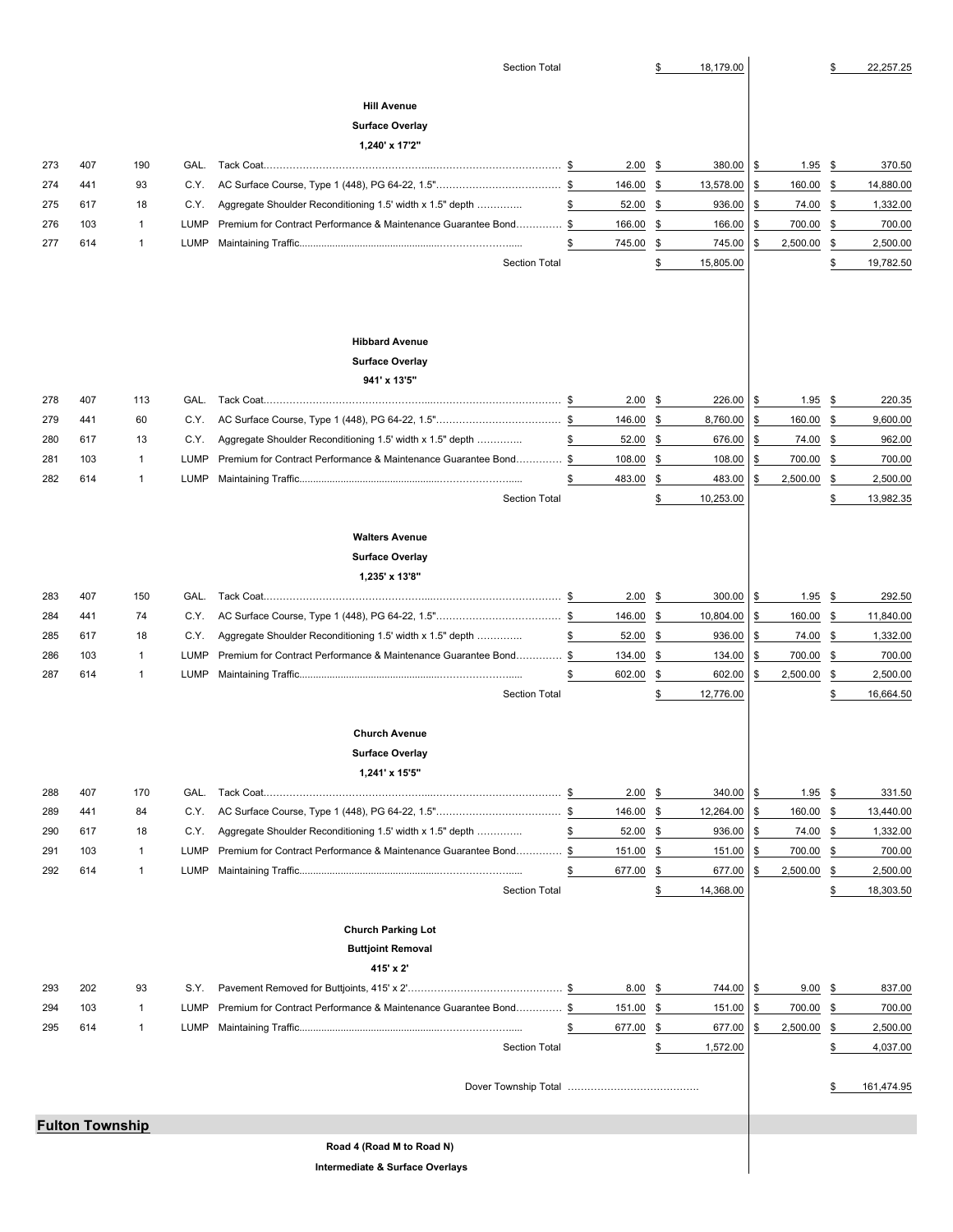| 296        | 202                  | 230          | S.Y.         | 5,390' x 18.5'                                                   |    | 7.50              | 1,725.00<br>\$                         | \$       | 9.00                   | \$        | 2,070.00              |
|------------|----------------------|--------------|--------------|------------------------------------------------------------------|----|-------------------|----------------------------------------|----------|------------------------|-----------|-----------------------|
| 297        | 407                  | 1330         | GAL.         |                                                                  |    | 1.80              | \$<br>2,394.00                         | \$       | 1.95                   | -\$       | 2,593.50              |
| 298        | 441                  | 490          | C.Y.         | AC Intermediate Course, Type 1 (448), PG 64-22, 1.5"\$           |    | 148.00            | \$<br>72,520.00                        | \$       | 148.00 \$              |           | 72,520.00             |
| 299        | 441                  | 330          | C.Y.         |                                                                  |    | 146.00            | \$<br>48,180.00                        | \$       | 148.00                 | -\$       | 48,840.00             |
| 300        | 617                  | 140          | C.Y.         |                                                                  |    | 50.00             | \$<br>7,000.00                         | \$       | 57.00                  | \$        | 7,980.00              |
| 301        | 103                  | $\mathbf{1}$ | LUMP         | Premium for Contract Performance & Maintenance Guarantee Bond \$ |    | 1,465.00          | \$<br>1,465.00                         | \$       | 700.00                 | -\$       | 700.00                |
| 302        | 614                  | $\mathbf{1}$ | LUMP         |                                                                  | \$ | 3,296.00          | \$<br>3,296.00                         | \$       | 2,500.00               | -\$       | 2,500.00              |
|            |                      |              |              | <b>Section Total</b>                                             |    |                   | \$<br>136,580.00                       |          |                        | \$        | 137,203.50            |
|            |                      |              |              |                                                                  |    |                   |                                        |          |                        |           |                       |
|            |                      |              |              |                                                                  |    |                   |                                        |          |                        |           |                       |
|            |                      |              |              |                                                                  |    |                   |                                        |          |                        |           |                       |
|            |                      |              |              |                                                                  |    |                   |                                        |          |                        |           |                       |
|            |                      |              |              |                                                                  |    |                   |                                        |          |                        |           |                       |
|            |                      |              |              | Road 4 (Road L to Road M) - OPWC Funded                          |    |                   |                                        |          |                        |           |                       |
|            |                      |              |              | Intermediate & Surface Overlay                                   |    |                   |                                        |          |                        |           |                       |
|            |                      |              |              | 5,318' x 18'5"                                                   |    |                   |                                        |          |                        |           |                       |
| 303        | 202                  | 132          | S.Y.         |                                                                  |    | 7.50              | 990.00<br>\$                           | \$       | 9.00                   | -\$       | 1,188.00              |
| 304        | 407                  | 1742         | GAL.         |                                                                  |    | 1.80              | \$<br>3,135.60                         | \$       | 1.95                   | \$        | 3,396.90              |
| 305        | 441                  | 303          | C.Y.         | AC Intermediate Course, Type 1 (448), PG 64-22, 1"\$             |    | 148.00            | \$<br>44,844.00                        | \$       | 148.00                 | \$        | 44,844.00             |
| 306        | 441                  | 454          | C.Y.         |                                                                  |    | 146.00            | $\frac{1}{2}$<br>66,284.00             | \$       | 148.00 \$              |           | 67,192.00             |
| 307        | 617                  | 124          | C.Y.         |                                                                  |    | $50.00$ \$        | 6,200.00                               | \$       | 57.00 \$               |           | 7,068.00              |
| 308        | 103                  | $\mathbf 1$  | LUMP         | Premium for Contract Performance & Maintenance Guarantee Bond \$ |    | 1,350.00          | \$<br>1,350.00                         | \$       | 700.00 \$              |           | 700.00                |
| 309        | 614                  | $\mathbf{1}$ | LUMP         |                                                                  | \$ | 3,036.00          | \$<br>3,036.00                         | \$       | 2,500.00               | \$        | 2,500.00              |
|            |                      |              |              | <b>Section Total</b>                                             |    |                   | \$<br>125,839.60                       |          |                        | \$        | 126,888.90            |
|            |                      |              |              |                                                                  |    |                   |                                        |          |                        |           |                       |
|            |                      |              |              | Road 4 (Road H to Road J)                                        |    |                   |                                        |          |                        |           |                       |
|            |                      |              |              | Intermediate & Surface Overlay                                   |    |                   |                                        |          |                        |           |                       |
|            |                      |              |              | 5,272' x 18'5"                                                   |    |                   |                                        |          |                        |           |                       |
| 310        | 202                  | 210          | S.Y.         |                                                                  |    | 7.50              | 1,575.00<br>\$                         | \$       | 9.00                   | \$        | 1,890.00              |
| 311<br>312 | 407<br>253           | 1727<br>131  | GAL.<br>C.Y. | Repair Sections- Three Total @ 590' x 4' x 6" Depth' 301 AC Base | \$ | 1.80<br>184.00 \$ | $\frac{1}{2}$<br>3,108.60<br>24,104.00 | \$<br>\$ | $1.95$ \$<br>210.00 \$ |           | 3,367.65<br>27,510.00 |
| 313        | 441                  | 300          | C.Y.         | AC Intermediate Course, Type 1 (448), PG 64-22, 1"\$             |    | 148.00 \$         | 44,400.00                              | \$       | 148.00 \$              |           | 44,400.00             |
| 314        | 441                  | 502          | C.Y.         |                                                                  |    | 146.00 \$         | 73,292.00                              | \$       | 148.00 \$              |           | 74,296.00             |
| 315        | 617                  | 123          | C.Y.         |                                                                  |    | 50.00             | 6,150.00<br>S                          | \$       | 62.00                  | \$        | 7,626.00              |
| 316        | 103                  | $\mathbf{1}$ | LUMP         | Premium for Contract Performance & Maintenance Guarantee Bond \$ |    | 1,696.00          | 1,696.00<br>\$                         | \$       | 700.00                 | \$        | 700.00                |
| 317        | 614                  | $\mathbf{1}$ | LUMP         |                                                                  |    | 3,816.00          | \$<br>3,816.00                         | \$       | 2,500.00               | -\$       | 2,500.00              |
|            |                      |              |              | <b>Section Total</b>                                             |    |                   | 158,141.60<br>\$                       |          |                        | \$        | 162,289.65            |
|            |                      |              |              |                                                                  |    |                   |                                        |          |                        |           |                       |
|            |                      |              |              |                                                                  |    |                   |                                        |          |                        |           | 426,382.05            |
|            |                      |              |              |                                                                  |    |                   |                                        |          |                        |           |                       |
|            | <b>Pike Township</b> |              |              |                                                                  |    |                   |                                        |          |                        |           |                       |
|            |                      |              |              | Road N (Road 10-3 to Road 11-2)                                  |    |                   |                                        |          |                        |           |                       |
|            |                      |              |              | Intermediate & Surface Overlays                                  |    |                   |                                        |          |                        |           |                       |
| 318        | 202                  | 187          | S.Y.         | 3,985' x 18'2"                                                   |    | 7.50              |                                        |          |                        |           |                       |
| 319        | 407                  | 1290         | GAL.         |                                                                  |    | 1.80              | 1,402.50<br>\$<br>2,322.00<br>\$       | \$<br>\$ | 9.00<br>1.95           | \$<br>-\$ | 1,683.00<br>2,515.50  |
| 320        | 441                  | 335          | C.Y.         | AC Intermediate Course, Type 1 (448), PG 64-22, 1.5"\$           |    | 148.00            | \$<br>49,580.00                        | \$       | 148.00 \$              |           | 49,580.00             |
| 321        | 441                  | 338          | C.Y.         |                                                                  |    | 146.00            | \$<br>49,348.00                        | \$       | 148.00                 | -\$       | 50,024.00             |
| 322        | 617                  | 111          | C.Y.         |                                                                  |    | 50.00             | 5,550.00<br>\$                         | \$       | 57.00                  | -\$       | 6,327.00              |
| 323        | 103                  | $\mathbf{1}$ | LUMP         | Premium for Contract Performance & Maintenance Guarantee Bond\$  |    | 1,202.00          | \$<br>1,202.00                         | \$       | 700.00                 | -\$       | 700.00                |
| 324        | 614                  | $\mathbf{1}$ | LUMP         |                                                                  |    | 2,707.00          | 2,707.00<br>\$                         | \$       | 2,500.00               | -\$       | 2,500.00              |
|            |                      |              |              | Section Total                                                    |    |                   | \$<br>112,111.50                       |          |                        | \$        | 113,329.50            |
|            |                      |              |              |                                                                  |    |                   |                                        |          |                        |           |                       |
|            |                      |              |              |                                                                  |    |                   |                                        |          |                        |           | 113,329.50            |